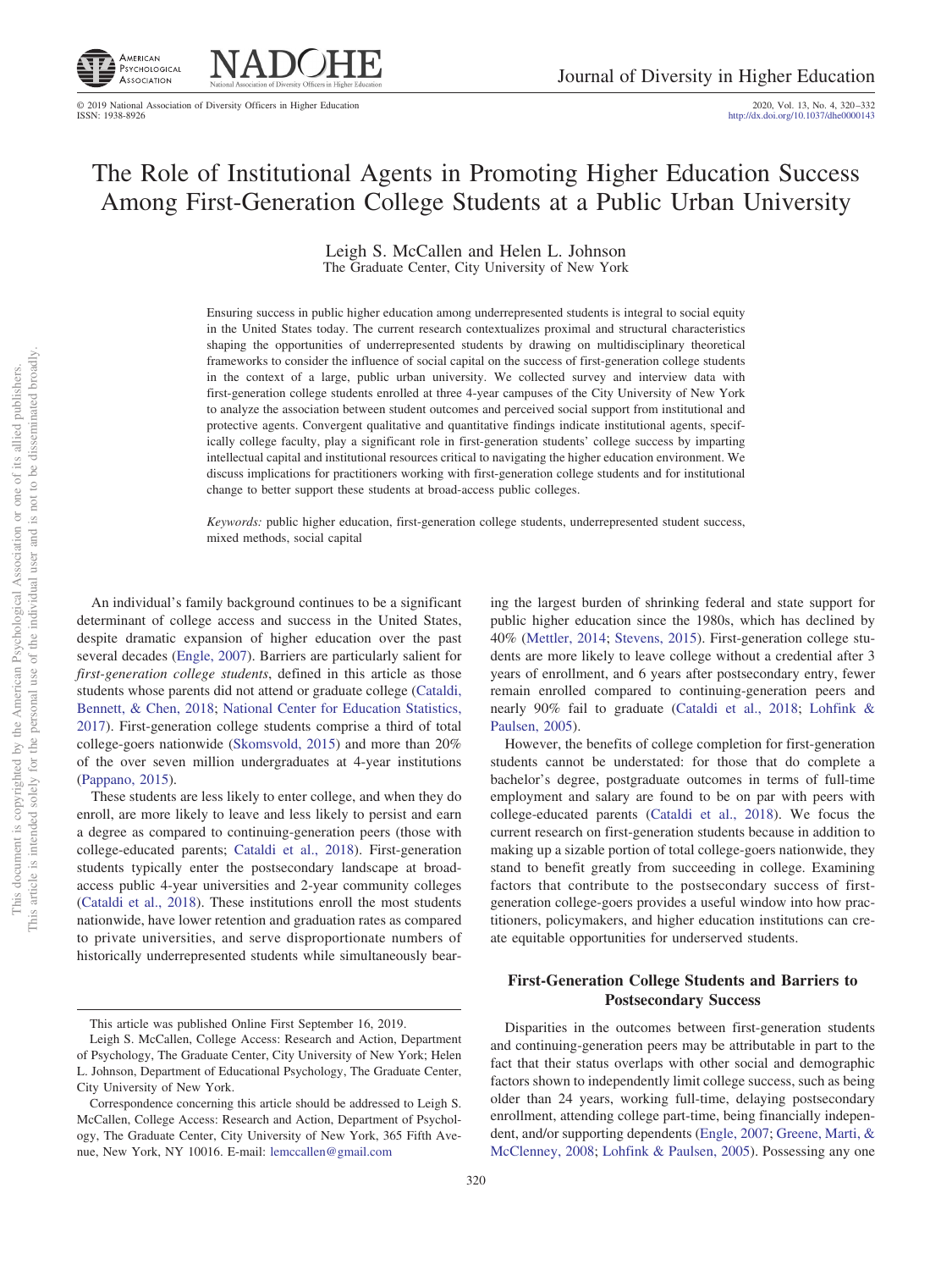of these characteristics, in addition to being first-generation in college, Black or Latino/a, and/or low-income, has been shown to greatly increase the chance of dropping out without a credential, and for those contending with two or more characteristics, only 25% will eventually earn a degree [\(Adelman, 2005\)](#page-10-1).

Low-income status is an especially important intersecting factor. First-generation college students are more likely to come from low-income backgrounds, with 27% coming from households making \$20,000 or less and 50% from households making between \$20,001 and \$50,000, as compared to 6% and 23% of continuinggeneration students, respectively [\(Redford & Hoyer, 2017\)](#page-12-4). Over four million low-income first-generation students are enrolled in postsecondary education, representing 24% of the undergraduate population [\(Engle & Tinto, 2008\)](#page-11-4). More first-generation students (54%) than continuing-generation peers (45%) cite not being able to afford college as a reason for leaving without a credential [\(Redford & Hoyer, 2017\)](#page-12-4), and loans make up a greater proportion of financial aid packages for low-income first-generation students [\(Engle & Tinto, 2008\)](#page-11-4).

First-generation students' disadvantage in terms of college completion is not eliminated even as socioeconomic status increases because of factors such as family stressors [\(Wilbur & Roscigno,](#page-12-5) [2016\)](#page-12-5). First-generation college students must cope with unique challenges related to their parents' limited postsecondary knowledge: for example, these students may not know that resources such as faculty office hours are available and can help them be successful, while continuing-generation peers come to college with a more innate sense of how to take advantage of existing supports [\(Winograd & Rust, 2014\)](#page-12-6). First-generation students may also experience greater social alienation and marginalization in college as compared to peers with college-educated parents, and also tend to have lower ratings of sense of belonging and satisfaction [\(Je](#page-11-5)[hangir, 2010;](#page-11-5) [Stebleton, Soria, & Huesman, 2014\)](#page-12-7). [Johnson and](#page-11-6) [colleagues \(2007\)](#page-11-6) found African-American, Latinx, and Asian-American Pacific students reported a less strong sense of belonging than White students. The significance of belonging for college students is conceptualized in [Tinto's \(1993\)](#page-12-8) integration model, which holds that being academically and socially connected to an institution makes students more likely to persist (1993). Research by [Karp \(2011\)](#page-11-7) supports Tinto's model, finding that students who do not become connected to their college struggle to remain enrolled.

## **Conceptual Frameworks**

The public image of higher education continues to be shaped by a handful of affluent and historically White selective institutions, including the Ivy League and liberal arts colleges [\(Bailey, Jaggars,](#page-10-2) [& Jenkins, 2015\)](#page-10-2). Prevailing research about student success, in turn, has been influenced by this elite image, to the detriment of theorizing about the persistence of disadvantaged students attending broad-access institutions [\(Perna & Thomas, 2008\)](#page-12-9). A problematic consequence is research about higher education equity tends to be constructed around stereotyped comparisons to the "traditional college student": middle- or upper-class White individuals aged 18 –24 attending college full-time away from home—and who have college-educated parents [\(Stevens, 2015\)](#page-12-3). This holds true for the predominant research literature examining first-generation students' belonging in college, which has tended to focus on these

students' experiences in the context of highly selective or elite university settings.

Conceptual approaches looking at variation of individual pathways based on intersecting identities is necessary to inform policymakers and practitioners interested in creating more equitable opportunities in higher education [\(Perna & Thomas, 2008;](#page-12-9) [Perin,](#page-12-10) [2013\)](#page-12-10). To this end, our research draws on frameworks from sociology and psychology to elucidate factors that constrain and promote the success of first-generation college students.

#### **Social Capital**

The very nature of profiling underserved students' success within the U.S. education system risks overlooking injustices inherent to it [\(Morales & Trotman, 2011\)](#page-11-8). This concern is particularly salient in the case of first-generation college students, who by definition embody the concept of upward social class mobility in breaking the intergenerational inheritance of their parents' educational level, a phenomena researchers commonly tie to the availability of social and cultural capital [\(Perna & Thomas, 2008\)](#page-12-9). Social capital encompasses the norms, information channels, and relational trust within a social organization that, through social networks, influence individuals' capacity to navigate institutions [\(Coleman, 1988;](#page-11-9) [Putnam, 1995\)](#page-12-11). In the context of social inequality, it is theorized that the cultural capital of the upper classes (knowledge, norms, attitudes) are more valuable within the hierarchy of society, and thus contribute to maintaining the prevailing structure through intergenerational transmission [\(Bourdieu, 1986\)](#page-10-3).

There is a long history of theorizing around social capital and higher education that places students into dichotomous typologies, where working-class students are characterized as "careerists," focused on how their college experience relates to future job prospects, and upper-class students are classified as "intellectuals," seeking knowledge for knowledge sake [\(Hurst, 2013\)](#page-11-10). For example, in her in-depth ethnographic account of 100 Yale and Southern Connecticut State University students, [Ann Mullen \(2010\)](#page-12-12) concluded Yale students pursued academics and other activities for "personal enrichment, centering their college years on the aim of crafting an enhanced self" (p. 206), whereas "the Southern students' approach may be best characterized as *earning* a degree . . . select [ing] fields not for what they wanted to study, but for the kinds of occupations they hoped to enter" (p. 207, emphasis in original). Although scholars such as Mullen locate these differences in the accumulation of economic, social, and cultural resources associated with students' family backgrounds, the narrative nonetheless casts working-class students' approach to their education as a deficit. [Hurst \(2013\)](#page-11-10) suggested researchers focus their attention instead on the role of higher education in maintaining the prevailing class structure, especially in the current climate of rising tuition costs, as "both working class and more elite students are primarily using college to gain access to [professional and managerial] occupations; the difference lies in their differential understanding of how this process works" (p. 57).

As [Yosso \(2005\)](#page-12-13) argued, it is presumed in studies such as Mullen's that the academic and social outcomes of lower class and/or people of color are rooted in these groups' "lack" of the cultural capital necessary for social mobility. Drawing on research in education using critical race theory, Yosso summarized six forms of cultural capital nurtured within marginalized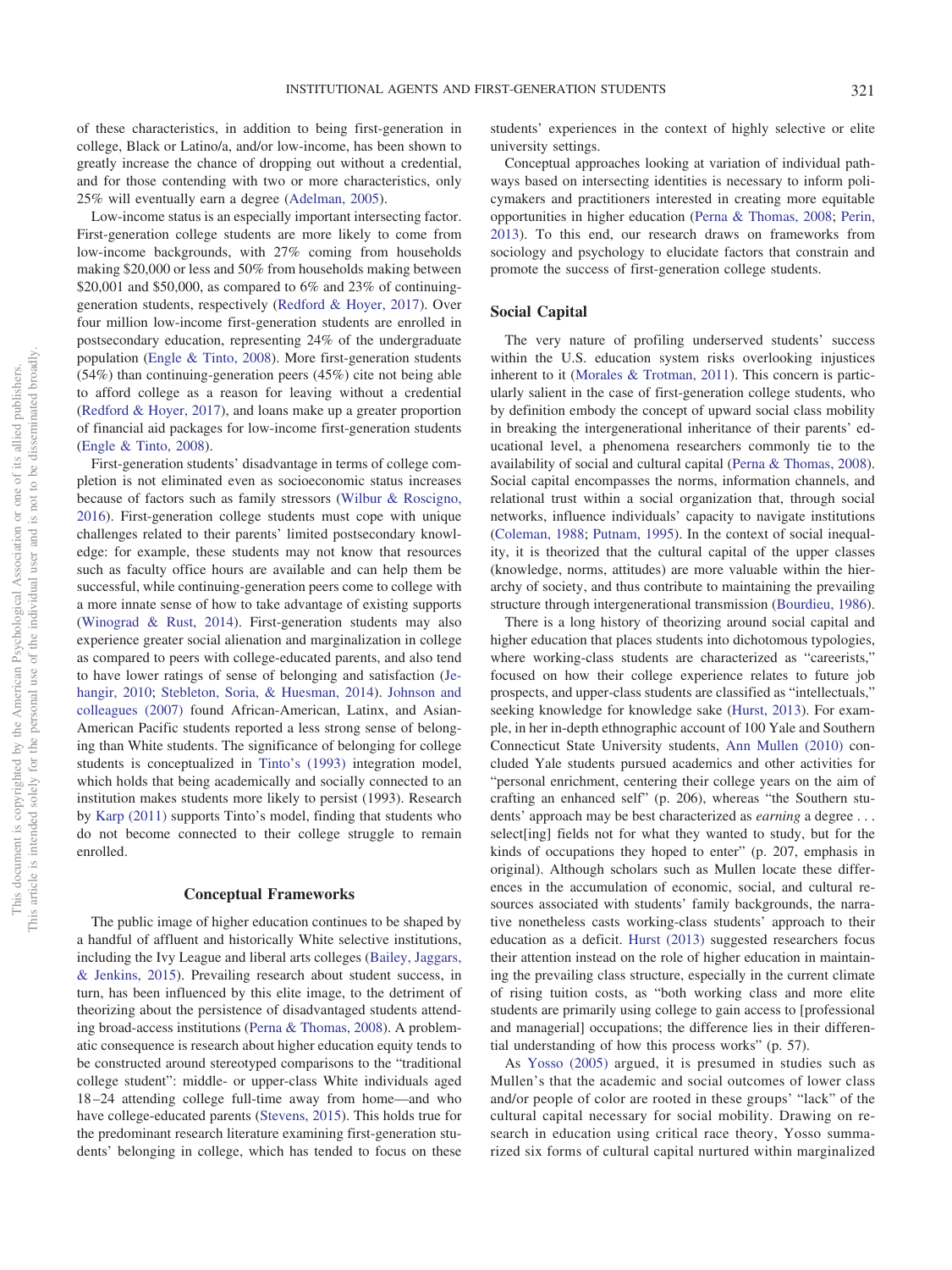communities that, in fact, promote social mobility: *aspirational capital*, defined as the capacity to maintain optimism and motivation in the face of real and perceived barriers; *linguistic capital*, the skills developed through experiences in more than one language; *familial capital*, the cultural knowledge of families; *social capital*, the networks of people who provide instrumental and emotional support; *navigational capital*, or skills of moving through and coping with social institutions; and *resistant capital*, the attitudes developed through oppositional behavior to challenge inequality.

[Stanton-Salazar \(1997\)](#page-12-14) is another scholar that has used social and cultural capital theory to conceptualize social networks within educational institutions can convey resources in ways that encourage the social mobility of low-status young people. Specifically, he described two types of social networks conveying resources found to impact racial/ethnic minority students' educational trajectories: protective agents, such as family or community members, and institutional agents, defined as individuals who have status, authority, and access to resources within institutions, such as teachers or counselors. *Institutional agents* "transmit directly, or negotiate the transmission of, institutional resources and opportunities . . . [so that] a segment of society gains the resources, privileges, and support necessary to advance and maintain their economic and political position in society" [\(Stanton-Salazar, 1997,](#page-12-14) p. 6). Institutional agents deliver *institutional support*, which refers to

Key forms of social support that function to help children and adolescents become effective participants within mainstream institutional spheres, particularly the school system . . . [enabling] young people to become successful consumers and entrepreneurs within the mainstream marketplace, to manage effectively the stresses of participating in mainstream settings, and, in general, to exercise greater control over their lives and their futures. (p. 10)

Similar to Yosso's forms of cultural capital, Stanton-Salazar outlined the types of institutional support that institutional agents convey, including specific funds of knowledge (such as institutionally sanctioned discourses or knowledge of labor markets), connections to gatekeepers, role modeling, and emotional support.

Like Stanton-Salazar's conception of protective agents, [Gofen](#page-11-11) [\(2009\)](#page-11-11) used the framework of "family capital" to consider the relationship between the academic success of first-generation Israeli college students and various forms of nonmaterial capital imparted by families using a semistructured interview approach. The study found the socially and culturally situated family psychosocial resources such as habits, educational priorities, emotional support, belief systems, and educational values promoted students' success in college. In another qualitative study, [Dowd,](#page-11-12) [Pak, and Bensimon \(2013\)](#page-11-12) examined the role of institutional agents in promoting the successful transfer of low-income students, students of color, and/or first-generation students from a community college to selective 4-year colleges. The authors found institutional agents, particularly 4-year college faculty members, were instrumental in providing a sense of psychological security and validation through their relationship with these students, which in turn supported students' formation of an "elite" academic identity.

#### **Educational Resilience**

The theoretical framework of *educational resilience* represents an applied model of historically underserved student success in higher education that specifically attends to promoting educational equity in socially meaningful ways [\(Morales & Trotman, 2004\)](#page-11-13). A resilience framework considers interactions between student strengths and protective factors in the schooling environment that lead to positive educational outcomes among populations encountering risk factors or cumulative stressors typically associated with low achievement and school failure [\(Gayles, 2005;](#page-11-14) [Morrison,](#page-11-15) [Brown, D'Incau, O'Farrell, & Furlong, 2006;](#page-11-15) [Sosa & Gomez,](#page-12-15) [2012\)](#page-12-15). Educational resilience is also consistent with contemporary models of student success in higher education that consider how multiple layers of context—such as psychological characteristics and college institutional environments—interact to determine student development [\(Perna & Thomas, 2008;](#page-12-9) [Perna & Jones, 2013\)](#page-12-16).

In one study guided by an educational resilience perspective, [Gonzalez and Padilla \(1997\)](#page-11-16) compared profiles of academically successful and nonsuccessful Mexican American high school students experiencing challenges and stressors due to minority status, discrimination, alienating schools, economic hardship, difficulty understanding the English language, and/or having parents who are unfamiliar with the U.S. education system. Using both regression modeling and analysis of variance procedures, study results indicated a supportive academic environment, sense of belonging in school, family/peer support, and value placed on school were consistent educational protective factors among Mexican American high school students. Teachers' and peers' academic support and students' sense of belonging to school were particularly dominant in explaining resilient students' achievement, confirming other educational research demonstrating the academic success of low socioeconomic status (SES) minority students, as compared to White or higher SES students, is more strongly affected by schoollevel factors [\(Borman & Overman, 2004\)](#page-10-4).

In another study using a similar framework but situated in a postsecondary setting, [Morales \(2012\)](#page-11-17) conducted a prospective longitudinal qualitative study to identify resilience-promoting influences over the course of 15 racially diverse first-generation students' initial college semesters at a private 4-year university. As an analytic method, Morales operationalized educational resilience in terms of students' end-of-semester academic performance, defining successful students as those with a minimum 2.75 grade point average (GPA) and nonsuccessful students as those with a GPA lower than 2.75. Comparing interviews with successful and nonsuccessful participants, key dispositional attributes were found to be the strongest indicators of success, such as a willingness to seek help from a variety of resources, acknowledgment of potential academic issues in the first semester of college, and students' self-imposed study habits.

In contrast to [Morales' \(2012\)](#page-11-17) findings regarding the importance of dispositional attributes in determining first-generation college students' academic success in the context of a private 4-year university, other research in higher education has presented findings more similar to [Gonzalez and Padilla \(1997\),](#page-11-16) where institutional supports such as faculty mentors and tutoring services are found to be pivotal to the academic goal progress of firstgeneration college goers as compared to peers with collegeeducated parents [\(Garriott & Nisle, 2018\)](#page-11-18). Engagement on campus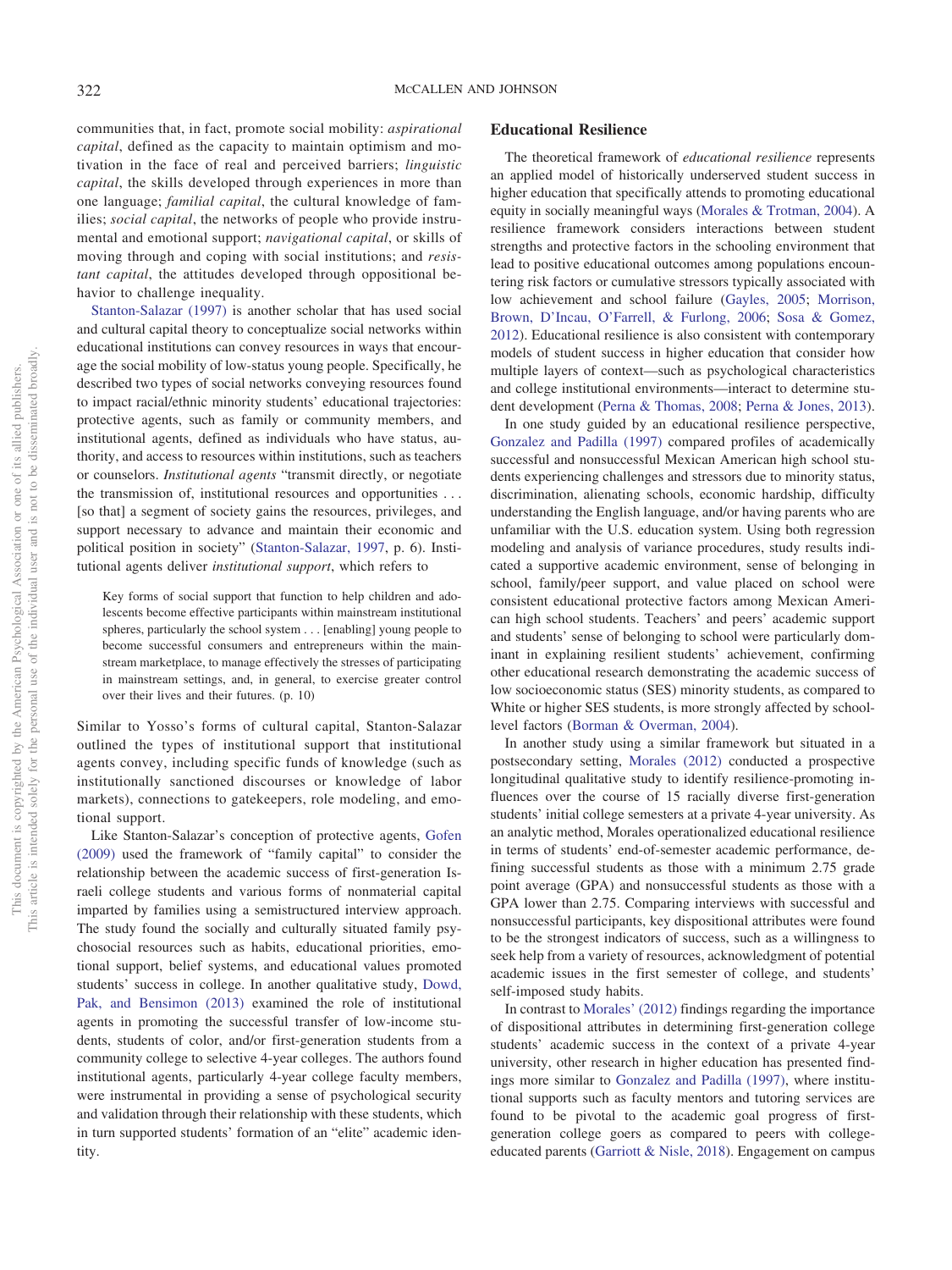is associated with increased academic motivation, persistence, and college completion [\(Kuh, Cruce, Shoup, Kinzie, & Gonyea, 2008;](#page-11-19) [Price & Tovar, 2014\)](#page-12-17). For students of color and low-income students, relationships and support within the academic environment are particularly important to academic success [\(Syed, Azmi](#page-12-18)[tia, & Cooper, 2011\)](#page-12-18).

Similarly, previous research conducted by [McCallen \(2016\)](#page-11-20) demonstrated that after controlling for demographic and educational characteristics such as race, low-income status, and full-time enrollment, the quality of first-generation college students' interactions on campus (e.g., with peers and faculty) was a significant resilience-promoting influence in terms of being negatively related to psychosocial maladjustment, whereas the teaching and learning environment (such as the frequency of interactions with faculty) was a significant resilience-demoting influence in terms of contributing to stress. By comparison, results indicated the teaching and learning environment, campus interactions, and overall campus climate consistently supported positive outcomes among students with college-educated parents. These findings are based on a regression analysis using student survey data collected at a large, public urban university to examine the interaction effects between students' background characteristics and dispositional, interpersonal, and institutional support factors.

## **The Current Study**

Following the findings from a previous study conducted by [McCallen \(2016\)](#page-11-20) as outlined above, we hypothesize the success of first-generation college students attending broad-access public colleges is shaped by access to campus actors who convey institutional resources. To this end, we chose to analyze the subsample of first-generation college students from the previous study using a social capital framework to explore more deeply how these students' perceptions of (a) significant social relationships and the types of cultural capital imparted through those relationships shape their success in college, and (b) experiences with faculty and other campus actors affect their academic achievement and college experience. We seek to extend contemporary research on diverse student populations by investigating these questions within the context of a broad-access university.

## **Institutional Setting**

We conducted this research at the City University of New York (CUNY), the largest urban public university system in the United States. The university is comprised of eleven 4-year colleges and seven community colleges, enrolling more than 270,000 undergraduates each year. CUNY formally upholds a mission of responsiveness to the needs of its urban setting and continues to serve a socially and racially diverse undergraduate student population. According to data reported by the [CUNY Office of Institutional](#page-11-21) [Research and Assessment \(2017\),](#page-11-21) 41.5% of undergraduates at 4-year colleges are first-generation in college, 37.1% report household incomes less than \$20,000, 57.7% are Pell Grant recipients, and 26.7% work for pay more than 20 hr per week. Black students comprise 24.2% of the undergraduate study body, Hispanics 27.2%, Whites 24.5%, and Asian students 23.9%.

Further, CUNY is representative of the national context of higher education settings that serve first-generation, low-income,

and students of color. At the 4-year colleges, the average 4-year completion rate is 23.1% and the average 6-year completion rate is 54.8% [\(CUNY Office of Institutional Research and Assessment,](#page-11-22) [2016b\)](#page-11-22), compared to a 59% 6-year completion rate nationally [\(National Center for Education Statistics, 2017\)](#page-12-0). In addition, the macrolevel systemic decline of fiscal support for public higher education in the United States is magnified at CUNY. Since tuition was introduced in 1976, the cost of attending CUNY has increased to more than \$6,000 per year at the 4-year colleges [\(Ellefson,](#page-11-23) [2015\)](#page-11-23). During the same period, state funding declined by more than 20% whereas the share of student tuition revenue comprising CUNY's budget increased by 25% [\(Chen, 2016;](#page-11-24) [Integrated Post](#page-11-25)[secondary Education Data System, 2014\)](#page-11-25). In the wake of the 2008 recession, even steeper budget cuts combined with a 12% enrollment increase accelerated tuition hikes to \$300 per year over 5 years [\(Yee, 2016\)](#page-12-19).

# **Method**

We conducted a mixed-methods study using convergent quantitative and qualitative data collection and analytic procedures [\(Mertens, 2007;](#page-11-26) [McCoy & Rodricks, 2015\)](#page-11-27). Institutional review board approval for conducting research with human subjects was obtained prior to commencing data collection procedures.

# **Instrumentation**

**Survey.** The survey included two Likert-rating scales adapted from the [National Survey of Student Engagement \(2013\)](#page-12-20) and two open-ended question items. One scale measured participants' selfreported frequency of different types of interactions with faculty (four items;  $\alpha = .80$ ): talked about career plans, worked on activities other than courses, discussed topics outside of class, and discussed academic performance. A second scale assessed the quality of interactions with different campus actors (five items;  $\alpha$  = .81): students, academic advisors, faculty, student services, and other administrative staff. The open-ended items asked participants to make a list of people who supported their college access and success. From these lists, participants were asked to pick one person and describe the way that person supported their college access or college success. This item design was adapted from a format used in developmental psychology to measure peer social networks [\(Galván, Spatzier, & Juvonen, 2011\)](#page-11-28).

**Interviews.** The question protocol for interviews with firstgeneration college students addressed (a) the nature of barriers to college success experienced by students, and (b) the role family, peers, high school teachers, counselors, college faculty, and academic advisors played in students' educational lives. Questions were written in a semistructured fashion with open-ended stems and optional specific probing questions [\(Galletta, 2013\)](#page-11-29).

#### **Data Collection**

We recruited first-generation college students at CUNY to participate in a cross-sectional survey and individual interviews as part of a larger study. We used a stratified sampling approach combining purposive and snowball recruitment at three 4-year college campuses.

**Survey.** Students were eligible to participate in the survey if they were older than 18 years. The survey was distributed online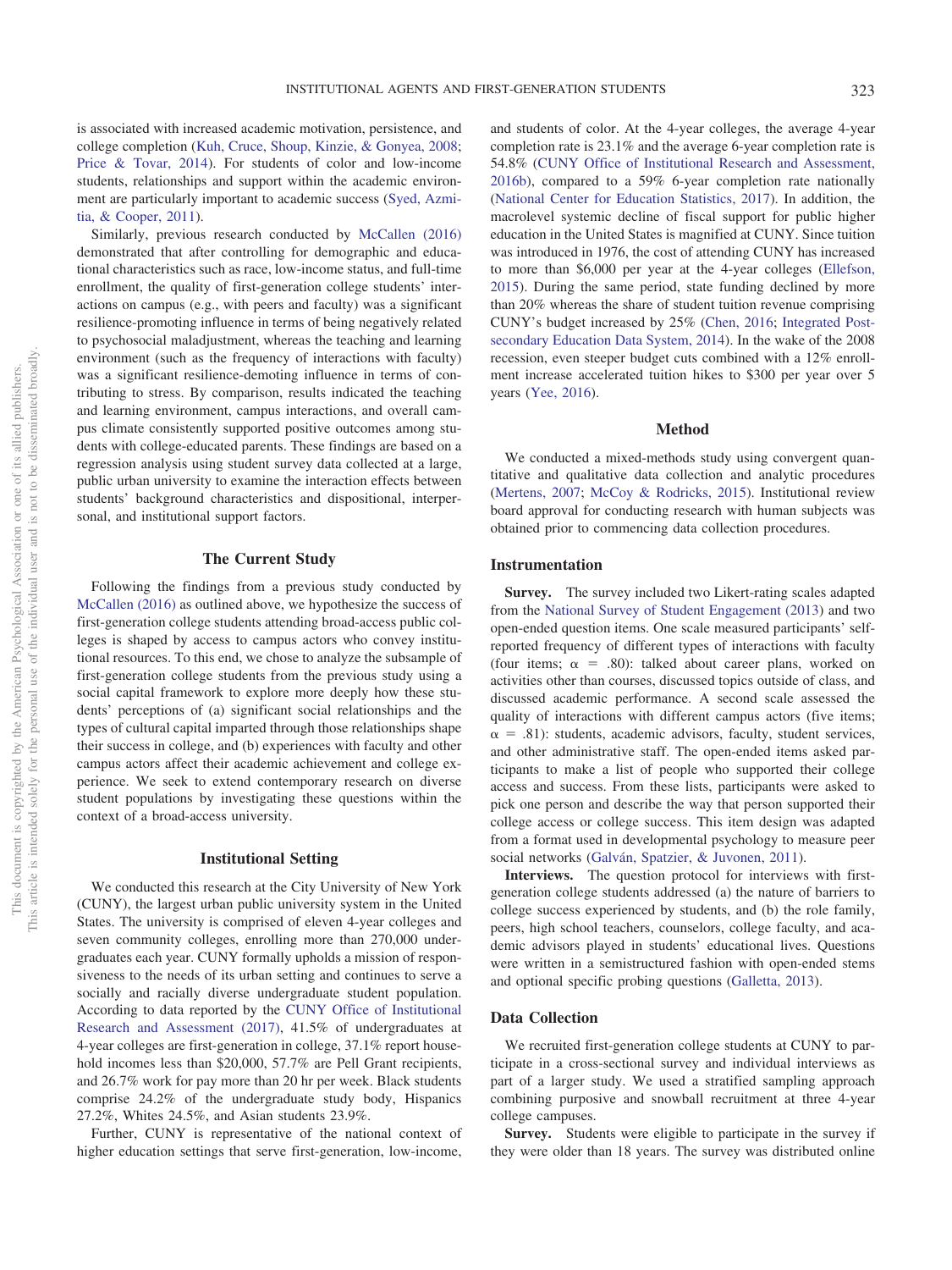using Survey Monkey through recruitment emails sent directly to students and indirectly through classroom instructors; it was also distributed in hard-copy form during in-person classroom recruitment visits. As part of a larger study, we distributed the survey to 552 eligible students and 252 of these students took the survey, yielding an overall response rate of 46%. The current study includes only those survey participants who reported their parents' education level as high school or less and self-identified as being a first-generation college student, thus comprising 17.1% of the larger survey sample.

**Interviews.** Interview participants were recruited through online and classroom distribution of the survey. At the end of the survey, respondents were shown a screen or page inviting firstgeneration college students to participate in an individual interview session and were informed of the reward for participation, a \$25 Amazon.com gift card. Interested students were asked to e-mail the first author for more information. Twelve students contacted Leigh by e-mail. Through e-mail correspondence, we confirmed student eligibility to participate (older than 18 years and first-generation), explained more about the interview, and communicated with the student to arrange a meeting time and place for the session. A total of 10 interviews were completed. Interviews were conducted by Leigh and held in a private space (usually an office) at the participant's college campus or at the CUNY Graduate Center. Student consent was obtained prior to commencing each interview. Sessions were audio recorded and lasted, on average, 1 hr and 15 min. Pseudonymous names are used in the interview transcripts and throughout this article to protect participant confidentiality.

# **Participants**

We analyzed survey  $(n = 43)$  and interview responses  $(n = 10)$ from first-generation college student participants. [Table 1](#page-4-0) displays participants' sociodemographic characteristics, education background, and academic major. Women comprised the majority of survey (86%) and interview (80%) participants. In terms of racial/ ethnic representation, Latino/a students made up the most significant portion of the participants, comprising 44.2% of the survey sample and 60% of the interview sample. White participants were overrepresented in the survey respondents (18.6%) as compared to interview respondents (10%) and Black/African American students comprised 16.3% of the survey sample but none participated in the interviews. Participants supporting dependents and those that were transfer students from community colleges were overrepresented in the survey as compared to the interviews, whereas bilingual/multilingual and students working more than 25 hr per week were overrepresented in the interview as compared to survey sample. In terms of academic achievement (see [Table 2\)](#page-5-0), the average GPA reported by survey participants was 3.15 and all interview participants reported their GPA as a 3.0 or higher. The proportion of participants who were Middle Eastern, Asian/South Asian/Pacific Islander, nontraditional college age (older than 24 years), non-U.S. born, financial aid recipients in the form of Pell and/or TAP grants, enrolled full-time, and who attended a public urban, religious, or suburban/rural high school was largely consistent between the survey and interview samples. Students' academic major in terms of broad disciplines was also consistent among survey and interview participants, with the largest propor-

<span id="page-4-0"></span>

| Fable |
|-------|
|-------|

|                                        | Survey<br>participants | Interview<br>participants |
|----------------------------------------|------------------------|---------------------------|
| Characteristic                         | $n(\%)$                | $n(\%)$                   |
| Sociodemographic factors               |                        |                           |
| Black/African American                 | 7(16.3)                | 0(0)                      |
| White                                  | 8 (18.6)               | 1(10)                     |
| Middle Eastern                         | 2(4.7)                 | 1(10)                     |
| Latino/a                               | 19 (44.2)              | 6(60)                     |
| Asian/South Asian/Pacific Islander     | 7(16.3)                | 2(20)                     |
| Women                                  | 37 (86)                | 8(80)                     |
| Age $24+$                              | 11(25.6)               | 3(30)                     |
| Non-U.S. born                          | 14(32.6)               | 4(40)                     |
| Supporting dependents                  | 16(37.2)               | 2(20)                     |
| Pell grant/TAP recipient               | 17(39.5)               | 4(40)                     |
| Working more than 25 hrweek            | 13(30.2)               | 4(40)                     |
| <b>Educational</b> factors             |                        |                           |
| <b>Transfer students</b>               | 22(51.2)               | 3(30)                     |
| Bilingual/multilingual                 | 30(69.8)               | 8(80)                     |
| Enrolled full-time                     | 36(83.7)               | 9(90)                     |
| Attended public urban high school      | 27 (62.8)              | 7(70)                     |
| Attended private religious high school | 9(20.9)                | 2(20)                     |
| Attended public suburban/rural high    |                        |                           |
| school                                 | 6(13.9)                | 1(10)                     |
| Mentoring program participant          | 4(9.3)                 | 1(10)                     |
| Academic major disciplines             |                        |                           |
| Social Sciences                        | 18 (41.9)              | 3(30)                     |
| Education                              | 26(60.5)               | 6(60)                     |
| <b>STEM</b>                            | 7(16.3)                | 1(10)                     |
| Arts and humanities                    | 8(18.6)                | 2(20)                     |
| Total                                  | 43 (100)               | 10(23.3)                  |

*Note*. STEM = science, technology, engineering, and math.

tion reporting a major in the field of education, followed by the social sciences, arts and humanities, and STEM disciplines (science, technology, engineering, and mathematics).

In terms of comparison to the CUNY population, first-generation students comprise a sizable proportion of 4-year undergraduates (over 40%) and 100% of the analytic sample for the current study. Information regarding the demographic breakdown of the population of first-generation students at CUNY 4-year colleges is not available, thus restricting our ability to describe the representativeness of the current sample. Taking this limitation into consideration, we are able to note that Latino/a and Asian students are overrepresented in our sample as compared to all CUNY undergraduates at 4-year colleges, and Black, Pell grant recipient, and working students are underrepresented in our sample as compared to all CUNY undergraduates at 4-year colleges.

#### **Analysis**

We used qualitative analytic methods to investigate firstgeneration college student participants' perceptions of how social relationships and the types of cultural capital imparted through those relationships shaped their success in college. We used quantitative methods to analyze how students' perceptions of experiences with faculty and other campus actors affect their academic achievement and college experience.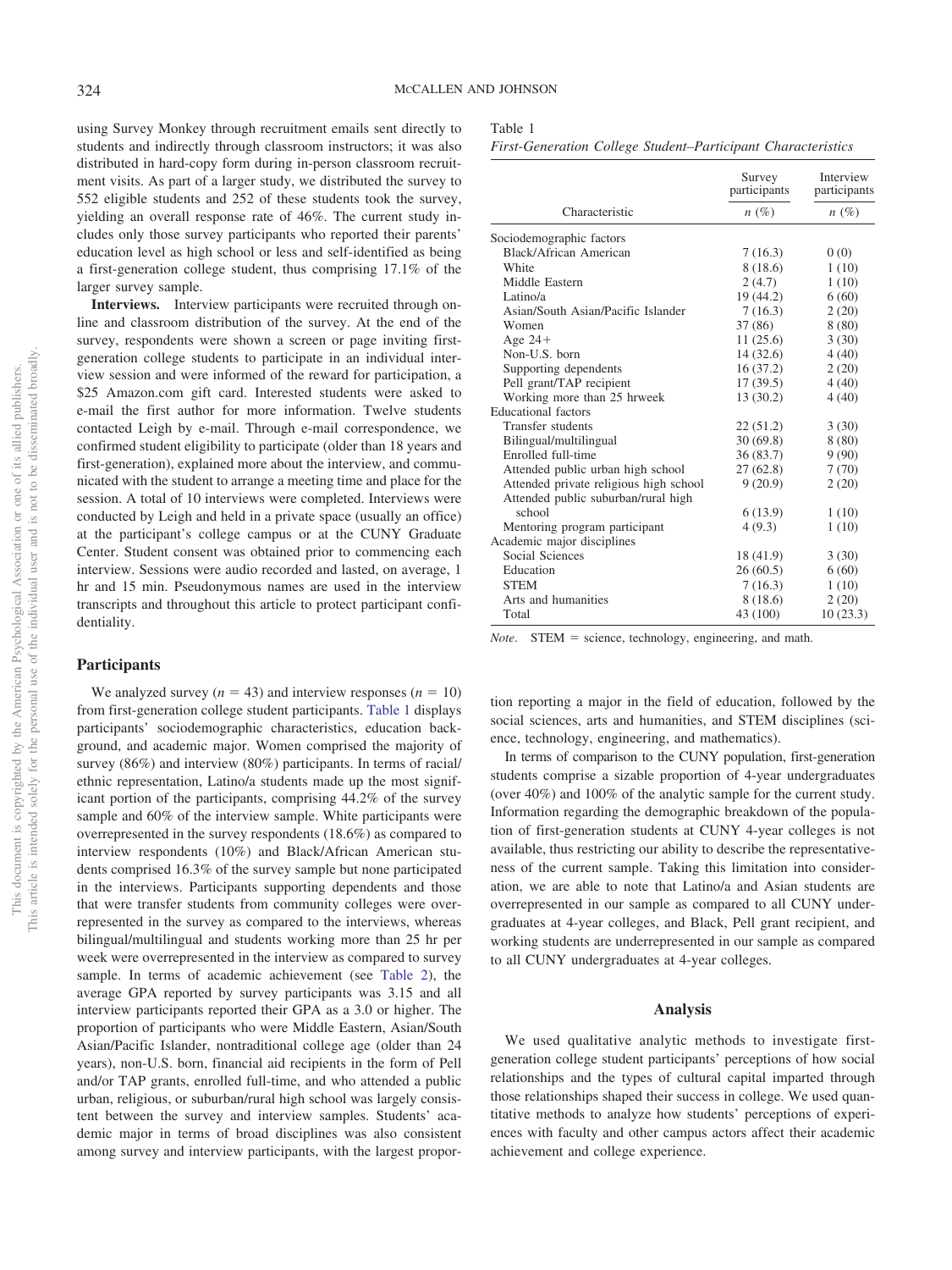<span id="page-5-0"></span>Table 2 *Means for College Outcomes and Campus Experiences*

| Variable                                   | M    | SD   | Min-Max     |
|--------------------------------------------|------|------|-------------|
| College outcomes                           |      |      |             |
| College GPA                                | 3.15 | .70  | $1.7 - 4.0$ |
| College experience                         | 3.24 | .86  | $2.0 - 5.0$ |
| Student-faculty interactions               |      |      |             |
| Talked about career plans                  | 1.81 | .98  | $1.0 - 4.0$ |
| Worked on activities other than coursework | 1.42 | .85  | $1.0 - 4.0$ |
| Discussed course topics outside class      | 1.88 | .91  | $1.0 - 4.0$ |
| Discussed academic performance             | 1.77 | .81  | $1.0 - 4.0$ |
| Quality of campus interactions             |      |      |             |
| <b>Students</b>                            | 3.28 | 1.14 | $1.0 - 5.0$ |
| Academic advisors                          | 2.49 | 1.06 | $1.0 - 5.0$ |
| Faculty                                    | 3.02 | 1.01 | $1.0 - 5.0$ |
| Student services                           | 2.67 | 1.11 | $1.0 - 5.0$ |
| Other administrative staff                 | 2.58 | 1.14 | $1.0 - 5.0$ |

*Note.* GPA = grade point average.

#### **Qualitative Analysis**

For each open-ended question set on the survey, the number of sources of social support was coded by role type. For example, a response listing parents and three high school teachers as sources of support would be coded as two sources (family and high school teachers). These role types were then deductively classified according to [Stanton-Salazar's \(1997\)](#page-12-14) categorization of different social networks as institutional (e.g., teachers) or protective (e.g., family). The second layer of analysis looked at the forms of support provided by significant social capital agents chosen by the student. These descriptions were first analyzed inductively beginning with discrete codes capturing concepts interpreted from the surface meaning of each response, such as actions and attitudes [\(Braun & Clarke, 2006;](#page-10-5) [Galletta, 2013;](#page-11-29) [Miles, Huberman, &](#page-11-30) [Saldana, 2014\)](#page-11-30). Building on [Yosso's \(2005\)](#page-12-13) work, the responses were then deductively classified according to four types of cultural capital conveyed by each institutional or protective agent: aspirational (capacity to maintain motivation in the face of real and perceived barriers), navigational (skills of moving through institutions), intellectual (defined here as knowledge and skills important to academic success), and emotional (defined here as psychosocial resources such as self-esteem, self-regulation, and relational bonds). Our convergent analysis of individual interviews looked more deeply at how forms of cultural capital conveyed by significant institutional and protective agents supported the college success of participants. The same analytic procedure for the openended survey items was used for the interviews to inductively code the forms of support (action, attitude) and deductively code the types of cultural capital discussed by participants.

#### **Quantitative Analysis**

We then conducted an analysis of the survey responses using Pearson correlations to examine whether there are statistically significant relationships among participants' college outcomes, the frequency of student–faculty interactions, the quality of campus interactions, and the number of sources of social capital coded as being supportive of college success.

# **Findings**

Qualitative findings across the open-ended survey responses and the interviews indicate institutional agents, in particular college faculty, are perceived as significant sources of support in students' college success through the transmission of aspirational, intellectual, emotional, and navigational capital. Similarly, in our quantitative analyses, we found a consistent pattern of positive relationships between first-generation survey participants' reported college outcomes and variables indicative of the perceived influence of faculty on students' college success. Some survey and interview participants also highlighted the aspirational and emotional capital protective agents, particularly peers, provided as a foundation for the success in college.

#### **Social Capital and College Success**

[Table 3](#page-5-1) displays a breakdown of the coding of the sources of social capital described by survey participants as being supportive of their college success. Nine students wrote "none" or "N/A" to the question (20.9%), 27.9% listed one source of support, 25.6% listed two sources of support, 18.6% listed three sources of support, and 7% of the sample listed four sources of support (*M* 1.65,  $SD = 1.27$ .

Of the 34 students listing at least one source of support, the majority cited institutional agents: faculty (88.2%), academic advisors (52.9%), and student services (14.7%). Some students also listed protective agents in the form of peers (35.3%) or family (8.8%). When asked to pick one person they considered the most significant influence on their college success, the majority of respondents (70.6%) picked an institutional agent by citing a professor (55.9%) or an academic advisor (14.7%), whereas a third of respondents described a protective agent as their most significant sources of support (peer, 23.5%; parent, 5.9%).

<span id="page-5-1"></span>Table 3

*Sources of Social Capital Supportive of College Success*

| Source                                   | $n(\%)$    |
|------------------------------------------|------------|
| Number of sources listed                 |            |
| None                                     | 9(20.9)    |
| One                                      | 12(27.9)   |
| Two                                      | 11(25.6)   |
| Three                                    | 8 (18.6)   |
| Four                                     | 3(7.0)     |
| M(SD)                                    | 1.65(1.27) |
| Type and role of sources listed          |            |
| Institutional agents                     |            |
| Faculty                                  | 30 (88.2)  |
| Academic advisor                         | 18 (52.9)  |
| Student services                         | 5(14.7)    |
| Protective agents                        |            |
| Peers                                    | 12(35.3)   |
| Family                                   | 3(8.8)     |
| Type and role of most significant source |            |
| Institutional agents                     | 24(70.6)   |
| Professor                                | 19 (55.9)  |
| Academic advisor                         | 5(14.7)    |
| Protective agents                        | 10(29.4)   |
| Peer                                     | 8(23.5)    |
| Parent                                   | 2(5.9)     |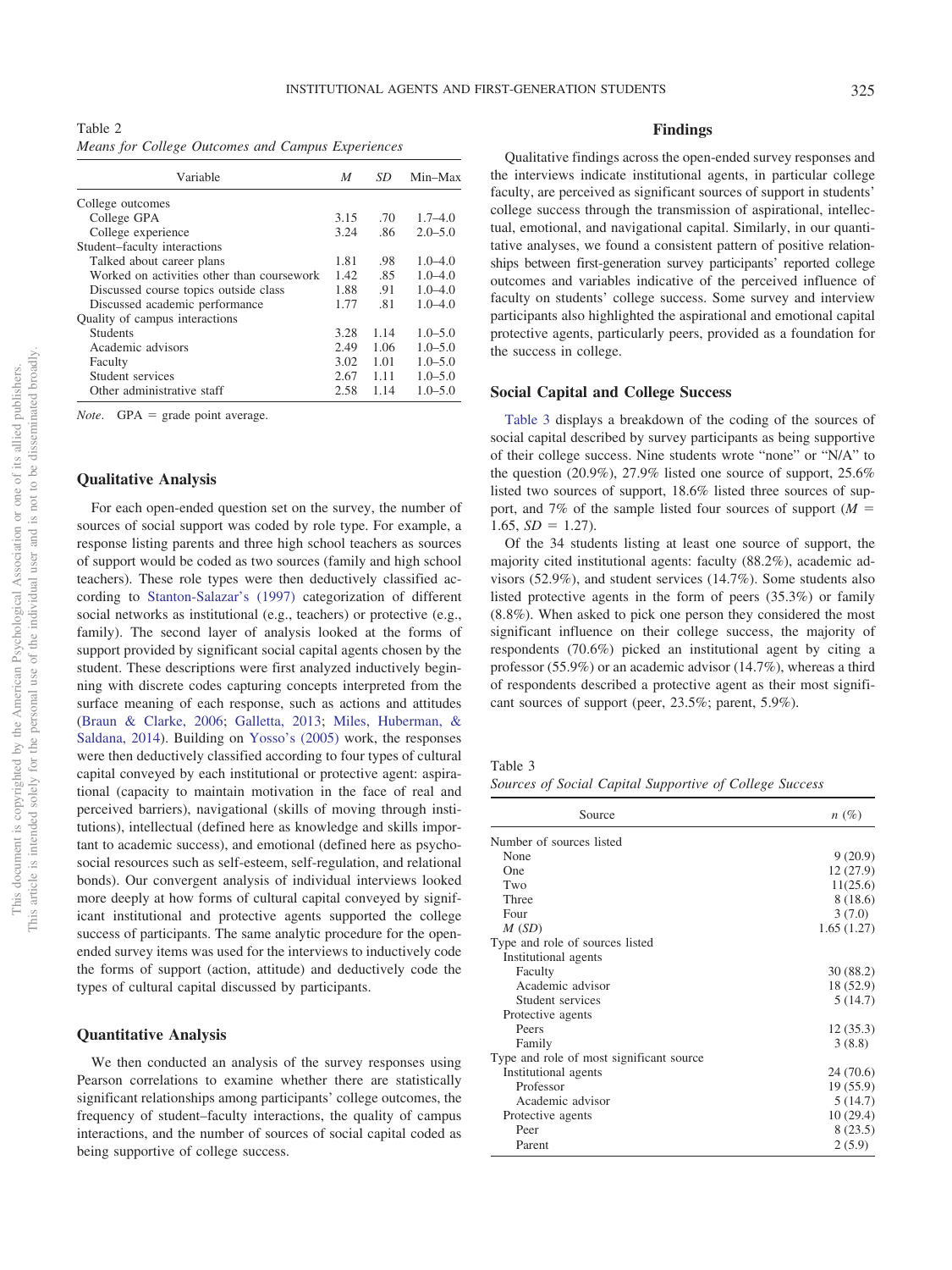# **Cultural Capital Conveyed by Significant Institutional Agents**

[Table 4](#page-6-0) displays the forms of cultural capital conveyed by the institutional agent survey participants cited as the most significant influence on their college success. Of the 19 respondents who cited a professor as their most significant source of support, more than half described a professor who imparted aspirational and intellectual capital by holding high academic expectations. Professors also provided aspirational, intellectual, and emotional capital by treating students with care and respect (26.3%), relating academic material to the real world (10.5%), and being available outside of class (31.6%). One student wrote that their professor "pushed me to do my best work by providing extensive feedback." Another stated, "[this professor] realizes the human in you that will make mistakes." Survey participants, in particular those in the field of education, recounted the support of an influential college faculty member who further provided navigational capital by serving as a teaching career role model and mentor (36.8%). Students that picked an academic advisor as their most significant source of support all described advisors as providing intellectual and navigational capital through guidance in course selection to meet academic requirements: "my advisor was able to explain to me what I have to do in order to achieve my academic goals."

Similarly, interview participants described faculty, particularly full-time professors, as significant institutional agents due to the aspirational, intellectual, and emotional capital resources transmitted through faculty's high academic expectations, capacity to support academic and career interest through effective teaching, respect for students, emotional closeness, and availability outside of class. Inez, a 24-year old recent graduate with a degree in psychology of Guyanese (South American) background, found the professors at her college instrumental to her success in several of these ways.

I love the professors. They're very intimate, they're not in a rush. They have that time, you can find them if you need to outside of class hours. I like the fact that teachers are willing to help you. I didn't know about the research lab or anything. but I started talking to a professor in her office and it came up, and she was like, "Are you interested in doing that," and I was like, "No, I never thought of it." I was nervous but she encouraged me to get involved.

For Sangeeta, a 20-year old double major in education and sociology born in Afghanistan, the interactive lecturing style of one particular professor piqued her interest and inspired her to continue in her studies.

I think he really had an impact on making me see sociology in a whole other way. Because the way he taught it, he did lecture and he wanted to hear what other students had to say . . . the way he explained it, it was as if you weren't reading off a textbook. You were listening to what he was saying as if you were in a conversation with him. So that was really like what . . . I gained lots of knowledge from him. I even kept the book, which is something I do not do.

Elena, a 22-year old secondary math education major born in Mexico, viewed two math professors' emotionally sensitive teaching style and availability outside class as important models of math teaching to emulate in her future profession.

One of my math professors—I liked the way he communicated with students. The way he would interact with everyone, like he was a friend, someone you can always go for help. And he was always available. I really enjoyed that, his office hours weren't restricted. You could go to him whenever, you ask him a question, he will help you out and he will try to explain things to you as clear as possible. I felt myself participating a lot in that class and he would recognize that and he would tell me after class, "I like that you're participating," and praise my effort. He would also offer help.

Chiara, a 22-year old psychology major of White (Italian American) background, also referenced the interactive lecturing style and intellectual nature of one of the professors she encountered in taking a religion class, which motivated her to declare a minor in religious studies.

<span id="page-6-0"></span>

| Table 4                                                                |  |  |  |
|------------------------------------------------------------------------|--|--|--|
| Types of Cultural Capital Conveyed by Significant Institutional Agents |  |  |  |

| Role             | $n(\%)$  | Description of support                    | Types of cultural capital                                  | Representative response                                                                                                                                                    |
|------------------|----------|-------------------------------------------|------------------------------------------------------------|----------------------------------------------------------------------------------------------------------------------------------------------------------------------------|
| Professor        | 10(52.6) | High academic expectations                | Aspirational Intellectual                                  | She pushed me to do my best work by<br>providing extensive feedback.                                                                                                       |
|                  | 7(36.8)  | Career role model/mentor                  | Aspirational Intellectual<br><b>Emotional Navigational</b> | He motived me so much on continuing<br>my career in teaching.                                                                                                              |
|                  | 5(26.3)  | Treat with care and respect               | Emotional                                                  | She realizes the human in you that will<br>make mistakes.                                                                                                                  |
|                  | 2(10.5)  | Relate academic material to<br>real-world | Intellectual                                               | He opened my eyes to many things<br>that occur in the public school<br>system that I was not aware of.                                                                     |
|                  | 6(31.6)  | Available outside of class                | Intellectual Emotional                                     | She challenged me to visit her office.<br>hours as frequently as possible and<br>paved the way for me to get<br>feedback.                                                  |
| Academic advisor | 5(100)   | Guidance with course<br>selection         | Intellectual Navigational                                  | My advisor was able to sit down with<br>me and plan out my future classes.<br>She was able to explain to me what<br>I have to do in order to achieve my<br>academic goals. |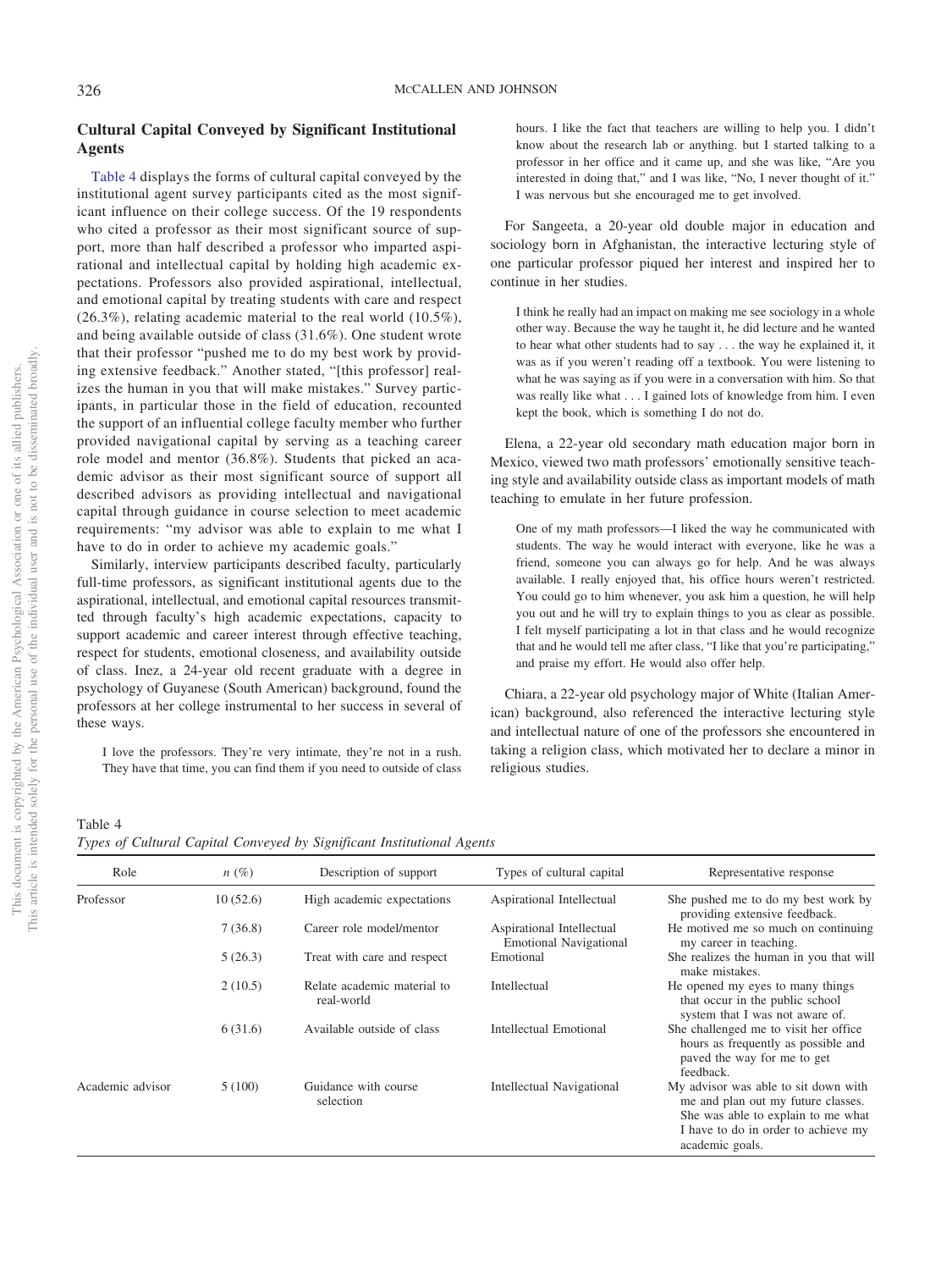He's excellent teacher because he runs his classroom like it's not a wise scholar imparting wisdom onto his pupils. It's an interactive conversation about what we're reading and he makes us write papers but he also just lets us know that if it were up to him there would be no assignments. You have to get a grade because that's the way the system works but if it were up to him we would just sit and talk about these books. It just created this environment where I actually wanted to do the readings. If they were difficult I came in with questions and things that really should be happening in every class but do not always depending on, I guess, the subject or your own personal interest. But yeah. He was just great and he's hilarious and he would draw on these incredible personal stories to help us out in understanding the literature. So that's what made him really great. So I took all of his classes and essentially wound up with a minor in religion.

Some interview participants identified college faculty who facilitated career guidance by directly conveying navigational resources in addition to aspirational, intellectual, and emotional capital. For Maritza, a 27-year old sociology major whose parents immigrated from Ecuador and Puerto Rico, one particular professor was important to connecting her interests to a future career.

I want to go to graduate school, maybe a masters' of social work. I hadn't really thought about it until taking the capstone course this semester. It was a small class, a seminar on career counseling and professional issues. We did professional portfolios for class, and she had different guest speakers who are in the field come to speak- child lawyers and advocates, and we also took a trip to a center that provides social services for foster care kids, and I learned that a lot of the people that work there have social work degrees. The professor is very encouraging and says she can be a resource to us after we graduate too.

# **Cultural Capital Conveyed by Significant Protective Agents**

[Table 5](#page-7-0) shows the forms of cultural capital conveyed by the protective agent survey participants cited as the most significant influence on their college success. All eight students who chose a peer saw their friend as a source of aspirational and emotional capital in terms of receiving encouragement: "My friend motivated me and supported my decision to proceed on my goals." A couple of students also saw their peer as a source of intellectual and emotional capital through collaborating on projects and studying for exams. For the two students that chose a parent, the parent's influence was described as aspirational and emotional capital. As one student wrote, "my dad is my motivation and I want him to be proud of me. He may not be able to help me with homework, but he helps me in everything he can."

Similar to the open-ended survey responses, the role of protective agents in supporting interview participants' success in college was less prevalent as compared to their discussion of institutional agents. A couple of interview participants discussed how interactions with peer networks affected their college success through the transmission of emotional, intellectual, and aspirational capital. Adriana, a 23-year old psychology major of Mexican background, recounted how studying with a friend in a challenging science class helped her succeed.

I was a little full on myself at the time and I thought, "Oh, it can't be that hard" and I would study and I would memorize it. But then, at the time of the test, especially at the labs, in the practicals, you have to go around and name all the areas in the model, and I would just blank out. And then for Anatomy/Physiology II, I was taking it with microbiology. So, for that time, I felt it was easier 'cause I became friends with someone and she also happened to be in both my classes, the lecture and the lab for microbio and the lecture and the lab for Anatomy/ Physiology II. So, we also always studied together.

Me and my friend, we helped each other study and, yeah, I ended up . . . getting a B in the microbio lecture and lab.

Participants that highlighted the role of their families viewed parents sources of aspirational and emotional capital, which was communicated though high academic expectations and values placed on education as a vehicle for social mobility. Alonso, a 22 year-old secondary education language teaching major, whose parents immigrated from Ecuador and El Salvador, viewed their psychosocial support as a foundation for his successful trajectory.

My mom has always been like, "I work so you can have what you need to. And I'm always there supporting you." And same with my father. They both supported me and continue to support me.

Carmen, a 32 year-old secondary education major, was raised in Colombia by her grandparents and viewed their work ethic, educational values, and encouragement of social mobility as integral to her moving to the United States to pursue better educational opportunities and a career oriented toward public service.

My grandmother and my grandfather ... they were such strong people. My grandmother never went to school, but she encouraged my curiosity. Like when I asked her a question she would say "figure it out, what do you think?" She always kept me asking myself about things and knowing what do they really mean. I think she plays a major part in me being persistent. I come from a very poor family, but we have worked hard for what we have today.

<span id="page-7-0"></span>Table 5 *Types of Cultural Capital Conveyed by Significant Protective Agents*

| Role    | n(%)    | Description of support | Types of cultural capital | Representative response                                                                                       |
|---------|---------|------------------------|---------------------------|---------------------------------------------------------------------------------------------------------------|
| Peer    | 2(25)   | Academic support       | Intellectual navigational | We often form study groups or meet up to plan<br>something we want to do together.                            |
|         | 8 (100) | Encouragement          | Aspirational emotional    | My friend has motivated me and supported my<br>decision to proceed on my goals.                               |
| Parents | 2(100)  | Encouragement          | Aspirational emotional    | My dad has always helped me in everything he can.<br>He is my motivation and I want him to be proud<br>of me. |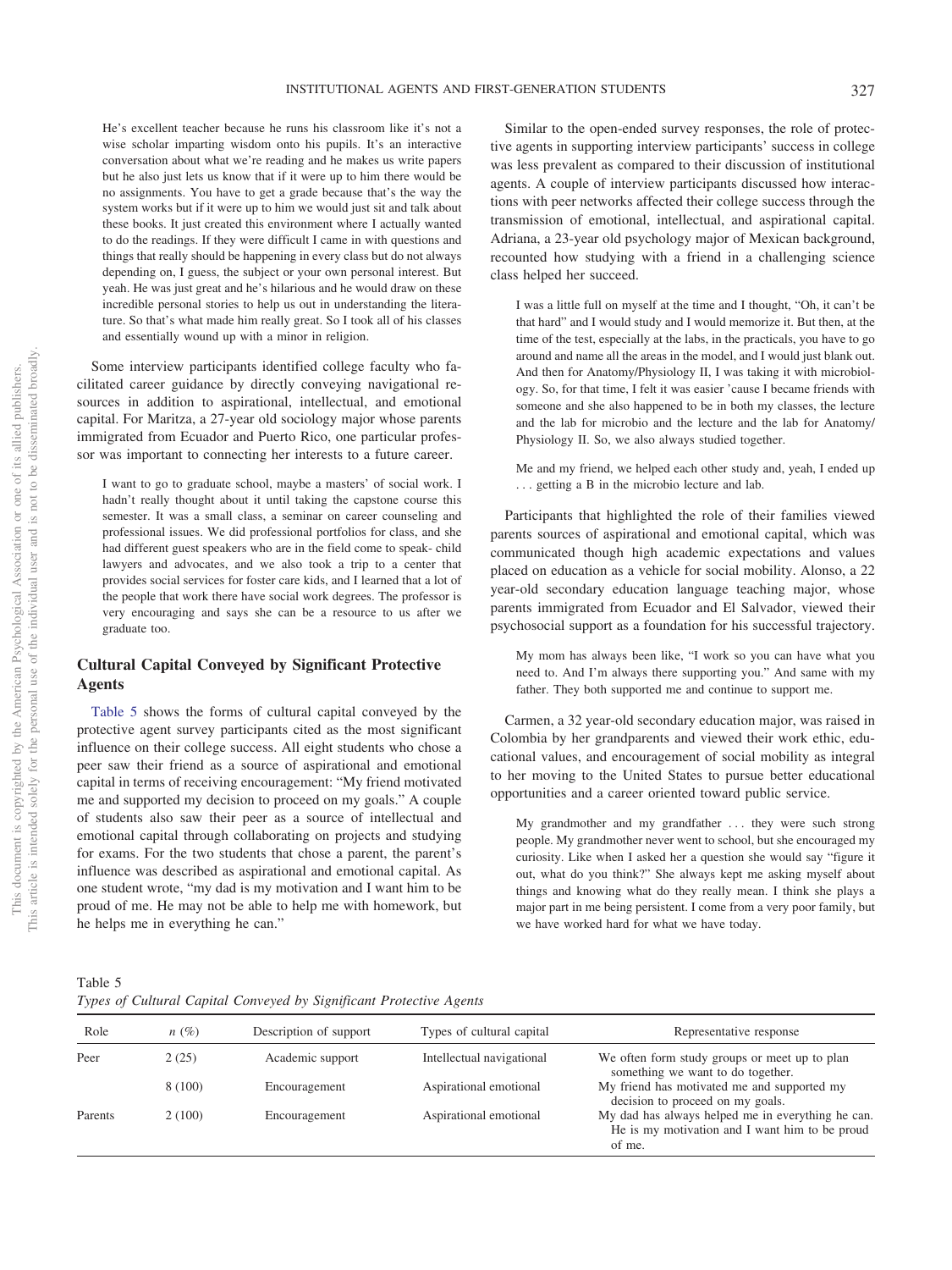Some interview participants discussed their family's aspirational and emotional capital specifically in terms of culturally situated educational values and expectations. Nayva, a 23-year-old psychology major, saw her parents' high expectations for achievement in college as part of their Indian (South Asian) culture.

The culture where my parents grew up in, that everybody in India in my generation will do their bachelor's. Like, any Tom, Dick and Harry on the street is gonna do their bachelor's in college because everybody there goes to college now. So everybody there does it. They expect us both, me and my brother, expect us to become doctors.

## **College Outcomes and Campus Experiences**

[Table 2](#page-5-0) shows the means, standard deviation, and range for survey respondents' reported college outcomes (college GPA and college experience) and campus experiences (frequency of different types of student–faculty interactions and perceived quality of campus interactions). [Table 6](#page-8-0) displays the Pearson correlations among these factors in addition to the number of sources of social capital listed as supporting college success derived from the qualitative analyses of survey responses.

Participants' college GPA ( $M = 3.15$ ,  $SD = .70$ ) varied, ranging from a minimum of 1.7 (equivalent of a C) to a maximum of 4.0 (equivalent of an A). College GPA was positively and significantly correlated with how frequently students reported talking about career plans with a faculty member  $(M = 1.81, SD = .98, r =$ .517,  $p < .01$ ), how frequently they worked on activities other than coursework with a faculty member  $(M = 1.42, SD = .85, r = .327,$  $p < .05$ ), and how frequently they discussed course topics outside of class with a faculty member ( $M = 1.88$ ,  $SD = .91$ ,  $r = .383$ ,  $p <$ .05). The strongest relationship between college GPA and the variables we measured was found with the number of sources of social capital participants cited as being supportive of college success ( $M = 1.65$ ,  $SD = 1.27$ ). This correlation explained a large (27.5%) proportion of the variance in GPA,  $r = .524$ ,  $p < .01$ , and

from the qualitative analysis (see [Table 3\)](#page-5-1), we know the majority of participants listed faculty as a source of social capital. Furthermore, we found this variable to be positively and significantly related to all of the student–faculty interaction variables measured, particularly how frequently students talked about career plans with a faculty member ( $M = 1.81$ ,  $SD = .98$ ,  $r = .424$ ,  $p < .01$ ) and how frequently students discussed their academic performance with a faculty member  $(M = 1.77, SD = .81, r = .474, p < .01)$ . Having more sources of support in college was also positively related to perceived quality of interactions on campus with institutional agents in the form of both faculty ( $M = 3.02$ ,  $SD = 1.01$ ,  $r = .321, p < .05$ ) and academic advisors ( $M = 2.49, SD = 1.06$ ,  $r = .326, p < .05$ ).

We found students' perception of their overall college experience ( $M = 3.24$ ,  $SD = .86$ ) also varied, ranging from 2.0 (*fair*) to 5.0 (*excellent*). Global quality of college experience was positively and significantly related to every quality of campus interaction variable measured, particularly the quality of interactions with faculty ( $M = 3.02$ ,  $SD = 1.01$ ,  $r = .571$ ,  $p < .01$ ), which explained a large proportion of the variance in college experience (32.6%). We also found strong positive relationships between college experience and how frequently participants talked about career plans with a faculty member  $(M = 1.81, SD = .98, r = .455, p < .01)$ and the number of sources of social capital supportive of college success ( $M = 1.65$ ,  $SD = 1.27$ ,  $r = .343$ ,  $p < .05$ ).

# **Discussion**

As first-generation college students enrolled at a large broadaccess urban public university, all survey and interview participants experienced similar levels of disadvantage due to limitations on social and cultural capital associated with their family's educational history and with institutional constraints on availability of faculty and student support personnel. However, despite these shared challenges, students demonstrated differing levels of suc-

<span id="page-8-0"></span>Table 6

This document is copyrighted by the American Psychological Association or one of its allied publishers. This article is intended solely for the personal use of the individual user and is not to be disseminated broadly.

This article is intended solely for the personal use of the individual user and is not to be disseminated broadly This document is copyrighted by the American Psychological Association or one of its allied publishers.

*Pearson Correlations Among College Outcomes, Campus Experiences, and Sources of Social Capital*

| Factor                                                             |                              | 2         | 3         | $\overline{4}$ | 5                              | 6         | $\tau$    | 8         | 9         | 10        | 11   | 12 |
|--------------------------------------------------------------------|------------------------------|-----------|-----------|----------------|--------------------------------|-----------|-----------|-----------|-----------|-----------|------|----|
|                                                                    | College outcomes             |           |           |                |                                |           |           |           |           |           |      |    |
| 1. College GPA                                                     |                              |           |           |                |                                |           |           |           |           |           |      |    |
| 2. College experience                                              | $.376*$                      |           |           |                |                                |           |           |           |           |           |      |    |
|                                                                    | Student-faculty interactions |           |           |                |                                |           |           |           |           |           |      |    |
| 3. Talked about career plans<br>4. Worked on activities other than | $.517***$                    | $.455***$ |           |                |                                |           |           |           |           |           |      |    |
| coursework                                                         | $.377*$                      | .222      | $.494*$   |                |                                |           |           |           |           |           |      |    |
| 5. Discussed course topics outside                                 |                              |           |           |                |                                |           |           |           |           |           |      |    |
| class                                                              | $.383*$                      | .152      | $.350*$   | $.559*$        |                                |           |           |           |           |           |      |    |
| 6. Discussed academic performance                                  | .275                         | .141      | $.452***$ | $.385*$        | $.578***$                      |           |           |           |           |           |      |    |
|                                                                    |                              |           |           |                | Quality of campus interactions |           |           |           |           |           |      |    |
| 7. Students                                                        | $.336*$                      | $.356*$   | $.302*$   | .220           | .263                           | .123      |           |           |           |           |      |    |
| 8. Academic advisors                                               | .073                         | $.433***$ | $.480**$  | $-.021$        | .161                           | $.330*$   | .201      |           |           |           |      |    |
| 9. Faculty                                                         | .203                         | $.571***$ | .388*     | .182           | .211                           | .297      | $.469***$ | $.525***$ |           |           |      |    |
| 10. Student services                                               | .082                         | $.363*$   | .184      | $-.130$        | $-.039$                        | .020      | .489**    | $.486***$ | $.539***$ |           |      |    |
| 11. Other administrative staff                                     | .139                         | $.427***$ | .227      | $-.159$        | $-.095$                        | $-.108$   | $.312*$   | $.531***$ | $.587***$ | $.626***$ |      |    |
| 12. Sources of social capital                                      | $.524***$                    | $.343*$   | $.424***$ | $.358*$        | $.337*$                        | $.474***$ | .135      | $.326*$   | $.321*$   | .188      | .160 |    |
|                                                                    |                              |           |           |                |                                |           |           |           |           |           |      |    |

*Note.* GPA = grade point average.

 $p < .05.$  \*\*  $p < .01.$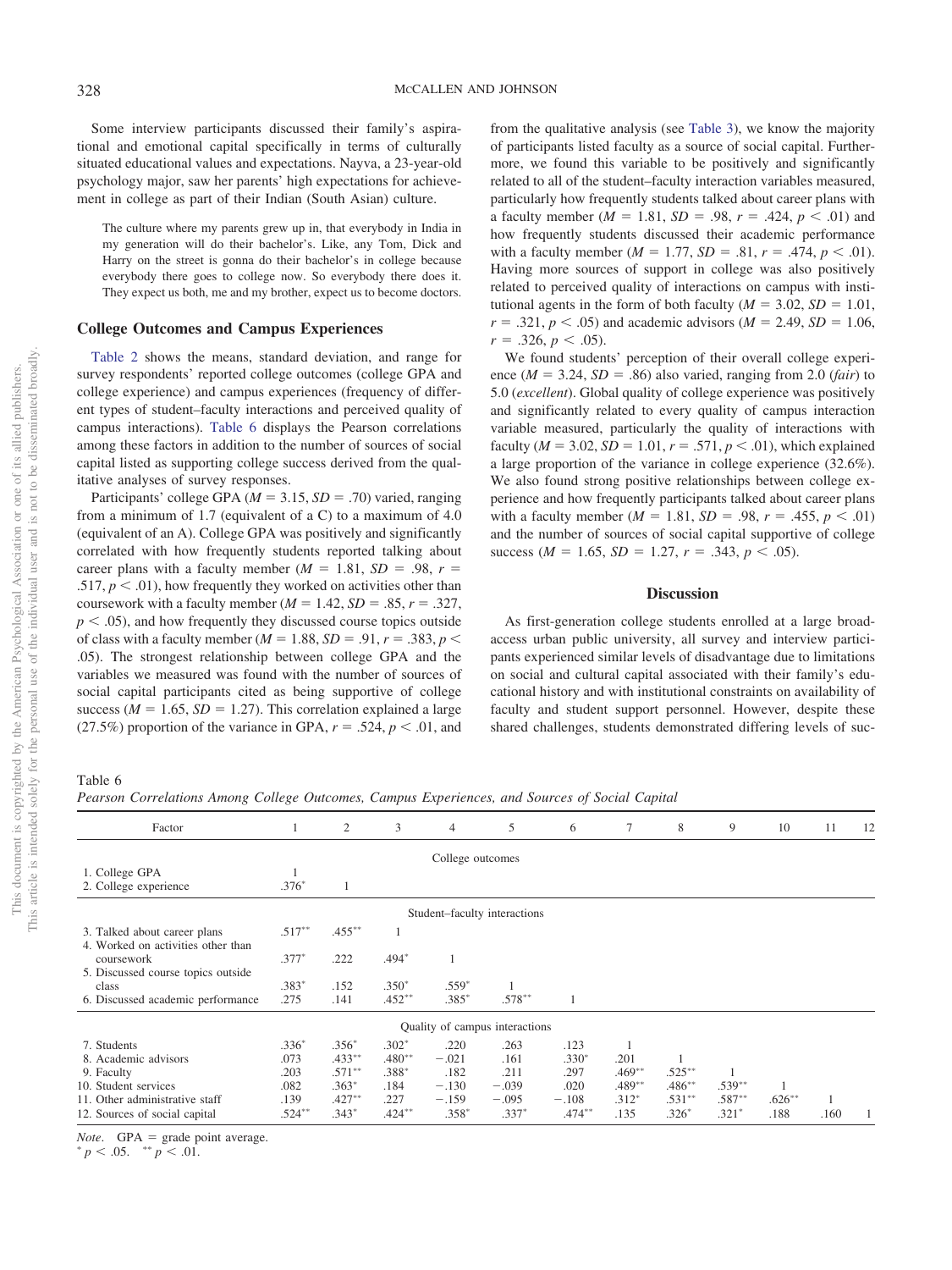cess and adaptation, as evidenced in the range of college outcomes they reported in terms of GPA and overall quality of experience. Qualitative and quantitative findings across the survey and interviews indicate institutional agents, in particular college faculty, can serve as significant sources of support in students' college success through the transmission of aspirational, intellectual, emotional, and navigational capital that in turn impact their academic achievement and quality of campus experience. Although some of our findings point to the role of other institutional agents (such as advisors) and protective agents in the form of emotional capital imparted by peers and family, the role of faculty emerged as being the most significant source of social capital in relationship to first-generation student participants perceptions of their college success.

Those faculty perceived by students as having a significant effect on their college success played a pivotal role by conveying not only encouragement, but also navigational and intellectual resources that together facilitated students' access to academic support, sense of institutional belonging, and solidified their academic/career identities. These findings contribute to a large research literature suggesting that student–faculty interactions are associated with a range of positive outcomes for first-generation students [\(Soria & Stebleton, 2012\)](#page-12-21). Our findings further point to the influence of faculty rank on first-generation students' quality of experience: full-time faculty, as discussed by students, have greater capacity to support their success because of increased availability for mentoring and more consistent contact through office hours or teaching multiple classes in an academic major.

It is important here to point to the structural factors constraining the ability of faculty to engage in the effective teaching and mentoring practices described by our study participants, namely the fact that CUNY students are not frequently taught by full-time faculty. Since 2009, the number of full-time faculty has remained the same while the proportion of adjuncts has risen by 23% [\(Chen,](#page-11-24) [2016\)](#page-11-24). Across CUNY 4-year colleges, full-time professors comprise only 45% of the teaching workforce, and at the three colleges sampled, the proportion of annual instructional hours delivered by full-time faculty averages 42% [\(CUNY Office of Human Re](#page-11-31)[sources Management, 2016\)](#page-11-31). Exacerbating part-time faculty members' capacity to engage first-generation students in the ways that our study participants found helpful are the poor labor conditions that exist for contingent instructors, including low pay, restricted access to faculty resources, and limited availability outside of class due to competing demands, such as teaching a high volume of courses at multiple campuses [\(Bickerstaff & Chavarin, 2018;](#page-10-6) [Bousquet, 2008\)](#page-10-7). [Umbach \(2007\)](#page-12-22) has also found that part-time instructors spend less time preparing for class and use less effective teaching practices as compared to tenure-track faculty.

When the first-generation students in our study did encounter full-time faculty, those instructors were perceived as being highly influential to students' success. In many cases, a faculty member's status as a person of color was also noted as being an integral aspect of that person's effectiveness in conveying all dimensions of cultural capital. According to data aggregated across all CUNY 4-year colleges, over 62% of total instructional staff identified as nonminority White and 41.7% were from racial minority groups: 15.3% Black/African American, 11.9% Asian/South Asian/Pacific Islander, 10.2% Latino/Hispanic, and 0.2% Native American [\(CUNY](#page-11-31) [Office of Human Resources Management, 2016\)](#page-11-31). Taken together,

it can be deduced CUNY students, including the first-generation participants in our study, are more typically taught by instructors who do not represent their racial backgrounds and are not in a position to provide the highest level of support, particularly outside of class.

This is further challenged by the way faculty demographics and labor structure intersect at CUNY: Among full-time faculty teaching at the three colleges sampled, on average, 74% are White and 52% are men [\(CUNY Office of Institutional Research & Assess](#page-11-32)[ment, 2016a\)](#page-11-32). Therefore, although our findings point to the significant role of faculty in promoting first-generation students' success, the structural barriers at play in the context of a broadaccess institution such as CUNY make it difficult for students to actually access effective, full-time faculty in an ongoing, sustained way, particularly faculty who closely match students' social and educational backgrounds.

Following from this point, we would argue that theorizing about first-generation students and their college success as it relates specifically to instructors' role in promoting belonging and engagement has not fully contended with the structural constraints that students at institutions such as CUNY deal with because research studies with this population are typically conducted in elite or better-resourced institutional settings, such as top-tier research universities [\(Soria & Stebleton, 2012\)](#page-12-21) or private liberal arts colleges, where stigmatization emerges as a primary barrier for first-generation students [\(Warnock & Hurst, 2016\)](#page-12-23). By contrast, at CUNY, there is a large population of students who are also first-generation in college, from low-income households, and/or are students of color; this is a very different peer context than being one of a handful of first-generation students on a campus.

## **Limitations**

One limitation of the current study was the self-selecting sampling technique, which likely skewed the interpretation and findings toward favoring the experiences of more successful students; this is of particular concern for the interview participants, who were recruited through their participation in the survey. The selection of a sample of only first-generation college students, and the heterogeneity within this sample, presents a limitation in terms of drawing conclusions about whether the findings are specific to participants' status as first-generation students, or are driven by other features of students' social and educational backgrounds. Although we position the current study as an in-depth, qualitative follow-up to a previous study where findings for first-generation students were based on regression analyses that controlled for race, income, and other social and educational factors, we acknowledge the limitations inherent to our methodological choice.

The limitations of using self-report surveys in social science are well-known and include the risk of participants' socially desirable responding [\(Appleton, Christenson, Kim, & Reschly, 2006\)](#page-10-8). Further, we chose to focus specifically on participants' perceptions of social supports that helped them succeed, which may not have provided a full picture of the spectrum of their support networks: in one study about the academic success of ethnic minority firstgeneration college students, the authors found that students who are doing well are less likely to feel a lack of support, and when support is not needed, it may appear less salient to the individual [\(Dennis, Phinney, & Chuateco, 2005\)](#page-11-33).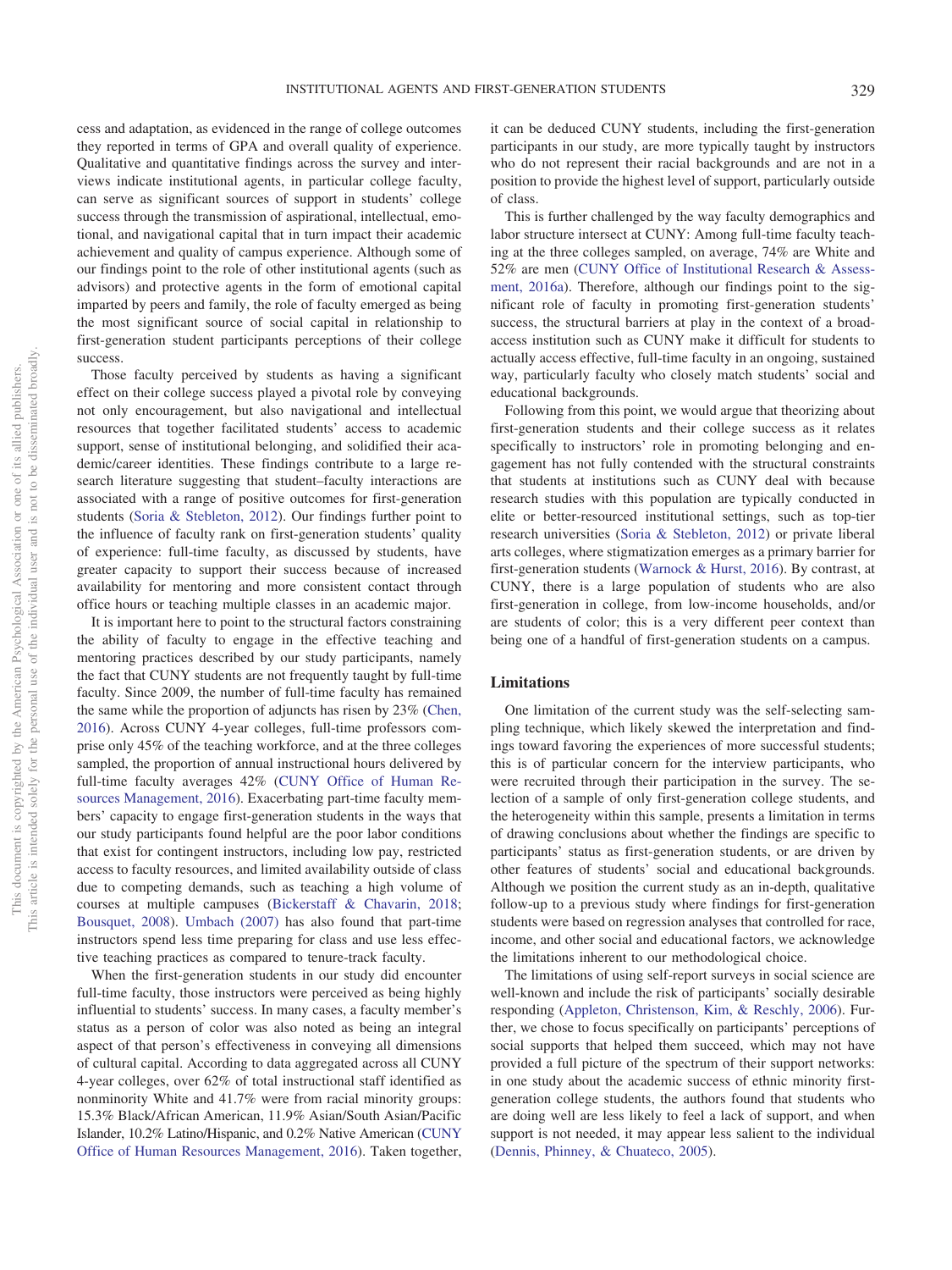## **Implications**

[Morales and Trotman \(2004\)](#page-11-13) contend educational research committed to social justice will (a) call attention to substantive structural improvements for underrepresented students due to unequal educational access and resources, and (b) highlight the conditions under which some groups or individuals manage to excel within dysfunctional or adverse educational systems. From this viewpoint, the authors suggest educational inequity can be addressed on two fronts: to demand more and better educational resources and improvements across systems, and to help students manage whatever resources are available in their existing environments.

For counselors and advisors who work with underserved student populations, our findings speak to the need for students to be prepared with skills to navigate the college environment in terms of both cultural norms and concrete navigational information. This is especially true for first-generation students who, as a group nationwide, are more likely to attend broad-access public institutions such as CUNY, environments where gaining access to faculty supports is difficult not only due to limits on cultural capital, but also because of structural constraints on faculty availability for academic help and mentorship. Students in high school and college need to be equipped to navigate both the cultural and the structural constraints. For those that attend broad-access institutions, they need knowledge about the importance of faculty office hours as well as preparedness to be persistent in the face of institutional conditions that may impede faculty availability. As Adriana, one of the interview participants, stated,

I'm the first person in my family to go to college . . . basically I was the guinea pig of the family. So like if I had known better what to expect and what to do, what to focus on and someone telling me before I got here, "Go to office hours, work hard on something. Venture into this and that." A few little tricks, it would have made a big difference. Because even if you figure out you need those things once you're here [in college], you still have to try really hard to get those things. Like knowing that you can also do a specific concentration within the major that you were doing. Little stuff like that, that may not seem big but in the long run I feel like it could have helped me in some way.

For broad-access public higher education institutions such as CUNY, we suggest expanding [Morales and Trotman's \(2004\)](#page-11-13) approach by differentiating actions related to the internal and external contexts of educational resources: the external economicpolitical context within which fiscal resources and credentialing are determined, and the internal context of how an institution organizes its funding, labor practices, academic priorities, and operations. Addressing the external context is a long-term and ongoing effort and is always subject to broader political and social realities. However, addressing the internal context should be more straightforward. Even amidst fiscal constraints, institutions such as CUNY can reframe its operations and allocation of resources to better address the needs of historically underserved students, including first-generation college students, through modifying (a) the institutional value placed on teaching in tenure and promotion, (b) the institutional commitment to supporting ongoing faculty development, and (c) the institutional structuring of courses and programs to foster students' engagement in formal and informal exchanges with faculty, advisors, peer mentors, and other potential sources of social and cultural capital on campus. Institutions such as CUNY should also continue to strengthen initiatives to hire faculty that more closely represent the student population.

It is possible for broad-access public institutions to focus on how higher education faculty can improve their own practices to benefit first-generation students, such as providing more opportunities for interaction, creating more spaces for mentorship, and actively working to enhance students' sense of belonging [\(Soria &](#page-12-21) [Stebleton, 2012\)](#page-12-21). As [Kezar, Walpole, and Perna \(2015\)](#page-11-34) argue, institutions have not paid sufficient attention to the engagement of low-income and first-generation students, and they suggest strategies for meeting the needs of this population must focus on engagement in the classroom, instead of relying on activities outside the classroom. Given the trend of reliance on part-time contingent faculty, and the fact that they are essential to the success of students because of teaching the majority of courses, colleges should also pursue initiatives designed to forge part-time faculty connections to colleges and address labor conditions including part-time faculty compensation and opportunities for advancement [\(Bickerstaff & Chavarin, 2018\)](#page-10-6).

Our findings indicate institutional practices designed to improve teaching quality and instructors' capacity to respond to the needs of first-generation students both pedagogically and emotionally are necessary to support these students' academic success, postcollege goals, and capacity to cope with the limited social, economic, and institutional resources available to them at broad-access public universities—the settings in which the majority of first-generation college-goers nationwide will find themselves pursuing postsecondary education.

#### **References**

- <span id="page-10-1"></span>Adelman, C. (2005). *Moving into town and moving on: The community college in the lives of traditional-age students*. Washington, DC: U. S. Department of Education.
- <span id="page-10-8"></span>Appleton, J. J., Christenson, S. L., Kim, D., & Reschly, A. L. (2006). Measuring cognitive and psychological engagement: Validation of the Student Engagement Instrument. *Journal of School Psychology, 44,* 427– 445. <http://dx.doi.org/10.1016/j.jsp.2006.04.002>
- <span id="page-10-2"></span>Bailey, T. R., Jaggars, S. S., & Jenkins, D. (2015). *Redesigning America's community colleges*. Cambridge, MA: Harvard University Press. [http://](http://dx.doi.org/10.4159/9780674425934) [dx.doi.org/10.4159/9780674425934](http://dx.doi.org/10.4159/9780674425934)
- <span id="page-10-6"></span>Bickerstaff, S., & Chavarin, O. (2018). *Understanding the needs of parttime faculty at six community colleges*. New York, NY: Community College Research Center. Retrieved from [https://ccrc.tc.columbia.edu/](https://ccrc.tc.columbia.edu/publications/understanding-part-time-faculty-community-colleges.html) [publications/understanding-part-time-faculty-community-colleges.html](https://ccrc.tc.columbia.edu/publications/understanding-part-time-faculty-community-colleges.html)
- <span id="page-10-4"></span>Borman, G. D., & Overman, L. T. (2004). Academic resilience in mathematics among poor and minority students. *The Elementary School Journal, 104,* 177–195. <http://dx.doi.org/10.1086/499748>
- <span id="page-10-3"></span>Bourdieu, P. (1986). The forms of capital. In A. R. Sadovnik (Ed.), *Sociology of education: A critical reader*. New York, NY: Routledge.
- <span id="page-10-7"></span>Bousquet, M. (2008). *How the university works: Higher education and the low-wage nation*. New York, NY: New York University Press.
- <span id="page-10-5"></span>Braun, V., & Clarke, V. (2006). Using thematic analysis in psychology. *Qualitative Research in Psychology, 3,* 77–101. [http://dx.doi.org/10.1191/](http://dx.doi.org/10.1191/1478088706qp063oa) [1478088706qp063oa](http://dx.doi.org/10.1191/1478088706qp063oa)
- <span id="page-10-0"></span>Cataldi, E. F., Bennett, C. T., & Chen, X. (2018). *First-generation students: College access, persistence, and postbachelor's outcomes*. Washington, DC: National Center for Education Statistics. Retrieved from <https://nces.ed.gov/pubs2018/2018421.pdf>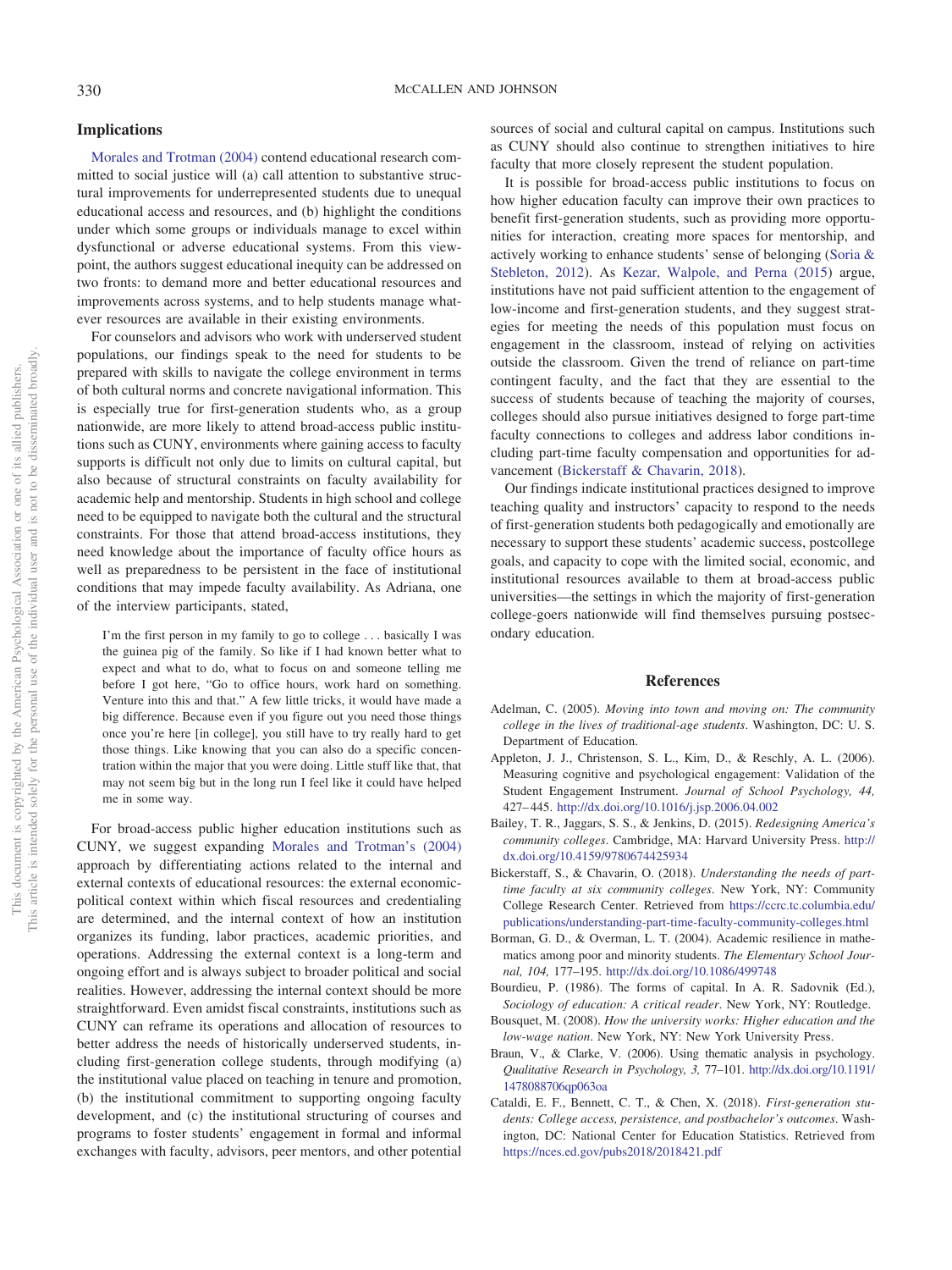- <span id="page-11-24"></span>Chen, D. W. (2016, May 28). Dreams stall as CUNY, New York City's engine of mobility, sputters. *The New York Times*. Retrieved from [www.nytimes.com](http://www.nytimes.com)
- <span id="page-11-9"></span>Coleman, J. S. (1988). Social capital and the creation of human capital. In A. R. Sadovnik (Ed.), *Sociology of education: A critical reader*. New York, NY: Routledge. <http://dx.doi.org/10.1086/228943>
- <span id="page-11-31"></span>CUNY Office of Human Resources Management. (2016). *CUNY workforce demographics by college, ethnicity and gender*. Retrieved from [http://www2.cuny.edu/wp-content/uploads/sites/4/page-assets/about/](http://www2.cuny.edu/wp-content/uploads/sites/4/page-assets/about/administration/offices/hr/staff-facts/Fall-2015-CUNY-Workforce-Demographics-with-Page-Numbers03292016.pdf) [administration/offices/hr/staff-facts/Fall-2015-CUNY-Workforce-](http://www2.cuny.edu/wp-content/uploads/sites/4/page-assets/about/administration/offices/hr/staff-facts/Fall-2015-CUNY-Workforce-Demographics-with-Page-Numbers03292016.pdf)[Demographics-with-Page-Numbers03292016.pdf](http://www2.cuny.edu/wp-content/uploads/sites/4/page-assets/about/administration/offices/hr/staff-facts/Fall-2015-CUNY-Workforce-Demographics-with-Page-Numbers03292016.pdf)
- <span id="page-11-32"></span>CUNY Office of Institutional Research and Assessment. (2016a). *Performance management process university report*. Retrieved from [http://](http://cuny.edu/about/administration/offices/ira/ir/databook/current/accountability) [cuny.edu/about/administration/offices/ira/ir/databook/current/](http://cuny.edu/about/administration/offices/ira/ir/databook/current/accountability) [accountability](http://cuny.edu/about/administration/offices/ira/ir/databook/current/accountability)
- <span id="page-11-22"></span>CUNY Office of Institutional Research and Assessment. (2016b). *System retention and graduation rates*. Retrieved from [http://www2.cuny.edu/](http://www2.cuny.edu/about/administration/offices/oira/institutional/data/current-student-data-book-by-subject/#retention_system) [about/administration/offices/oira/institutional/data/current-student-data](http://www2.cuny.edu/about/administration/offices/oira/institutional/data/current-student-data-book-by-subject/#retention_system)[book-by-subject/#retention\\_system](http://www2.cuny.edu/about/administration/offices/oira/institutional/data/current-student-data-book-by-subject/#retention_system)
- <span id="page-11-21"></span>CUNY Office of Institutional Research and Assessment. (2017). *Fall 2017 undergraduate student profile*. Retrieved from [http://www2.cuny.edu/](http://www2.cuny.edu/wp-content/uploads/sites/4/page-assets/about/administration/offices/oira/institutional/data/current-student-data-book-by-subject/ug_student_profile_f16.pdf) [wp-content/uploads/sites/4/page-assets/about/administration/offices/oira/](http://www2.cuny.edu/wp-content/uploads/sites/4/page-assets/about/administration/offices/oira/institutional/data/current-student-data-book-by-subject/ug_student_profile_f16.pdf) [institutional/data/current-student-data-book-by-subject/ug\\_student\\_](http://www2.cuny.edu/wp-content/uploads/sites/4/page-assets/about/administration/offices/oira/institutional/data/current-student-data-book-by-subject/ug_student_profile_f16.pdf) [profile\\_f16.pdf](http://www2.cuny.edu/wp-content/uploads/sites/4/page-assets/about/administration/offices/oira/institutional/data/current-student-data-book-by-subject/ug_student_profile_f16.pdf)
- <span id="page-11-33"></span>Dennis, J. M., Phinney, J. S., & Chuateco, L. I. (2005). The role of motivation, parental support, and peer support in the academic success of ethnic minority first-generation college students. *Journal of College Student Development, 46,* 223–236. [http://dx.doi.org/10.1353/csd.2005](http://dx.doi.org/10.1353/csd.2005.0023) [.0023](http://dx.doi.org/10.1353/csd.2005.0023)
- <span id="page-11-12"></span>Dowd, A. C., Pak, J. H., & Bensimon, E. M. (2013). The role of institutional agents in promoting transfer access. *Education Policy Analysis Archives, 21,* 15– 44. <http://dx.doi.org/10.14507/epaa.v21n15.2013>
- <span id="page-11-23"></span>Ellefson, A. (2015, March 10). *Putting CUNY out of reach: As tuition increases, state funding falls short*. The Indypendent. Retrieved from <https://indypendent.org/2015/03/10>
- <span id="page-11-0"></span>Engle, J. (2007). Postsecondary access and success for first-generation college students. American Academic, 3, 25-48.
- <span id="page-11-4"></span>Engle, J., & Tinto, V. (2008). *Moving beyond access: College success for low-income, first-generation students*. Washington, DC: The Pell Institute for the Study of Opportunity in Higher Education.
- <span id="page-11-29"></span>Galletta, A. (2013). *Mastering the semi-structured interview and beyond*. New York, NY: New York University Press. [http://dx.doi.org/10.18574/](http://dx.doi.org/10.18574/nyu/9780814732939.001.0001) [nyu/9780814732939.001.0001](http://dx.doi.org/10.18574/nyu/9780814732939.001.0001)
- <span id="page-11-28"></span>Galván, A., Spatzier, A., & Juvonen, J. (2011). Perceived norms and social values to capture school culture in elementary and middle school. *Journal of Applied Developmental Psychology, 32,* 346 –353. [http://dx](http://dx.doi.org/10.1016/j.appdev.2011.08.005) [.doi.org/10.1016/j.appdev.2011.08.005](http://dx.doi.org/10.1016/j.appdev.2011.08.005)
- <span id="page-11-18"></span>Garriott, P. O., & Nisle, S. (2018). Stress, coping, and perceived academic goal progress in first-generation college students: The role of institutional supports. *Journal of Diversity in Higher Education, 17,* 1–14.
- <span id="page-11-14"></span>Gayles, J. (2005). Playing the game and paying the price: Academic resilience among three high-achieving African-American males. *Anthropology & Education Quarterly, 36,* 250 –264. [http://dx.doi.org/10.1525/](http://dx.doi.org/10.1525/aeq.2005.36.3.250) [aeq.2005.36.3.250](http://dx.doi.org/10.1525/aeq.2005.36.3.250)
- <span id="page-11-11"></span>Gofen, A. (2009). Family capital: How first-generation higher education students break the intergenerational cycle. *Family Relations: An Interdisciplinary Journal of Applied Family Studies, 58,* 104 –120. [http://dx](http://dx.doi.org/10.1111/j.1741-3729.2008.00538.x) [.doi.org/10.1111/j.1741-3729.2008.00538.x](http://dx.doi.org/10.1111/j.1741-3729.2008.00538.x)
- <span id="page-11-16"></span>Gonzalez, R., & Padilla, A. M. (1997). The academic resilience of Mexican-American high school students. *Hispanic Journal of Behavioral Sciences, 19,* 301–312. [http://dx.doi.org/10.1177/073998639701](http://dx.doi.org/10.1177/07399863970193004) [93004](http://dx.doi.org/10.1177/07399863970193004)
- <span id="page-11-3"></span>Greene, T. G., Marti, N., & McClenney, K. (2008). The effort-outcome gap: Differences for African-American and Hispanic community college

students in student engagement and academic achievement. *The Journal of Higher Education, 79,* 513–539. [http://dx.doi.org/10.1080/00221546](http://dx.doi.org/10.1080/00221546.2008.11772115) [.2008.11772115](http://dx.doi.org/10.1080/00221546.2008.11772115)

- <span id="page-11-10"></span>Hurst, A. L. (2013). Student types as reflection of class habitus: An application of Bourdieu's scholastic fallacy. *Theory and Research in Education, 11,* 43– 61. <http://dx.doi.org/10.1177/1477878512468383>
- <span id="page-11-25"></span>Integrated Postsecondary Education Data System. (2014, March 3). 25 years of declining state support for public colleges. *The Chronicle of Higher Education*. Retrieved from [http://chronicle.com/interactives/](http://chronicle.com/interactives/statesupport) [statesupport](http://chronicle.com/interactives/statesupport)
- <span id="page-11-5"></span>Jehangir, R. R. (2010). *Higher education and first-generation students: Cultivating community, voice, and place for the new majority*. New York, NY: Palgrave MacMillan. <http://dx.doi.org/10.1057/9780230114678>
- <span id="page-11-6"></span>Johnson, D., Soldner, M., Leonard, J., Alvarez, P., Inkelas, K., Rowan-Kenyon, H., & Longerbeam, S. (2007). Examining sense of belonging among first-year undergraduates from different racial/ethnic groups. *Journal of College Student Development, 48,* 525–542. [http://dx.doi.org/](http://dx.doi.org/10.1353/csd.2007.0054) [10.1353/csd.2007.0054](http://dx.doi.org/10.1353/csd.2007.0054)
- <span id="page-11-7"></span>Karp, M. M. (2011). *Toward a new understanding of non-academic student support: Four mechanisms encouraging positive student outcomes in the community college* (CCRC Working Paper No. 28, Assessment of Evidence Series). New York, NY: Community College Research Center, Columbia University. Retrieved from [https://files.eric.ed.gov/fulltext/](https://files.eric.ed.gov/fulltext/ED516148.pdf) [ED516148.pdf](https://files.eric.ed.gov/fulltext/ED516148.pdf)
- <span id="page-11-34"></span>Kezar, A. J., Walpole, M., & Perna, L. W. (2015). Engaging low-income students. In J. Quaye & S. R. Harper (Eds.), *Student engagement in higher education* (pp. 237–256). New York, NY: Routledge.
- <span id="page-11-19"></span>Kuh, G. D., Cruce, T. M., Shoup, R., Kinzie, J., & Gonyea, R. M. (2008). Unmasking the effects of student engagement on first-year college grades and persistence. *The Journal of Higher Education, 79,* 540 –563. <http://dx.doi.org/10.1080/00221546.2008.11772116>
- <span id="page-11-2"></span>Lohfink, M. M., & Paulsen, M. B. (2005). Comparing the determinants of persistence for first-generation and continuing-generation students. *Journal of College Student Development, 46,* 409 – 428. [http://dx.doi](http://dx.doi.org/10.1353/csd.2005.0040) [.org/10.1353/csd.2005.0040](http://dx.doi.org/10.1353/csd.2005.0040)
- <span id="page-11-20"></span>McCallen, L. S. (2016). *The critical social ecology of student success in higher education: A transformative mixed methods study of undergraduates' experiences and outcomes at the City University of New York (CUNY)* (Doctoral dissertation). Retrieved from ProQuest Dissertations Publishing (No. 10165590).
- <span id="page-11-27"></span>McCoy, D. L., & Rodricks, D. J. (2015). Critical race theory in higher education- 20 years of theoretical and research innovations. *ASHE Higher Education Report, 41,* 1– 87. <http://dx.doi.org/10.1002/aehe.20021>
- <span id="page-11-26"></span>Mertens, D. M. (2007). Transformative paradigm: Mixed methods and social justice. *Journal of Mixed Methods Research, 1,* 212–225. [http://](http://dx.doi.org/10.1177/1558689807302811) [dx.doi.org/10.1177/1558689807302811](http://dx.doi.org/10.1177/1558689807302811)
- <span id="page-11-1"></span>Mettler, S. (2014). *Degrees of inequality: How the politics of higher education sabotaged the American dream*. New York, NY: Basic Books.
- <span id="page-11-30"></span>Miles, M. B., Huberman, A. M., & Saldana, J. (2014). *Qualitative data analysis*. London, UK: Sage Publishers.
- <span id="page-11-17"></span>Morales, E. E. (2012). Navigating new worlds: A real-time look at how successful and non-successful first-generation college students negotiate their first semesters. *International Journal of Higher Education, 1,* 90 –100. <http://dx.doi.org/10.5430/ijhe.v1n1p90>
- <span id="page-11-13"></span>Morales, E. E., & Trotman, F. K. (2004). *Promoting academic resilience in multicultural America- factors affecting student success*. New York, NY: Peter Lang.
- <span id="page-11-8"></span>Morales, E. E., & Trotman, F. K. (2011). *A focus on hope- fifty resilient students speak*. Lanham, MD: University Press of America.
- <span id="page-11-15"></span>Morrison, G. M., Brown, M., D'Incau, B., O'Farrell, S. L., & Furlong, M. J. (2006). Understanding resilience in educational trajectories: Implications for protective possibilities. *Psychology in the Schools, 43,* 19 –31. <http://dx.doi.org/10.1002/pits.20126>